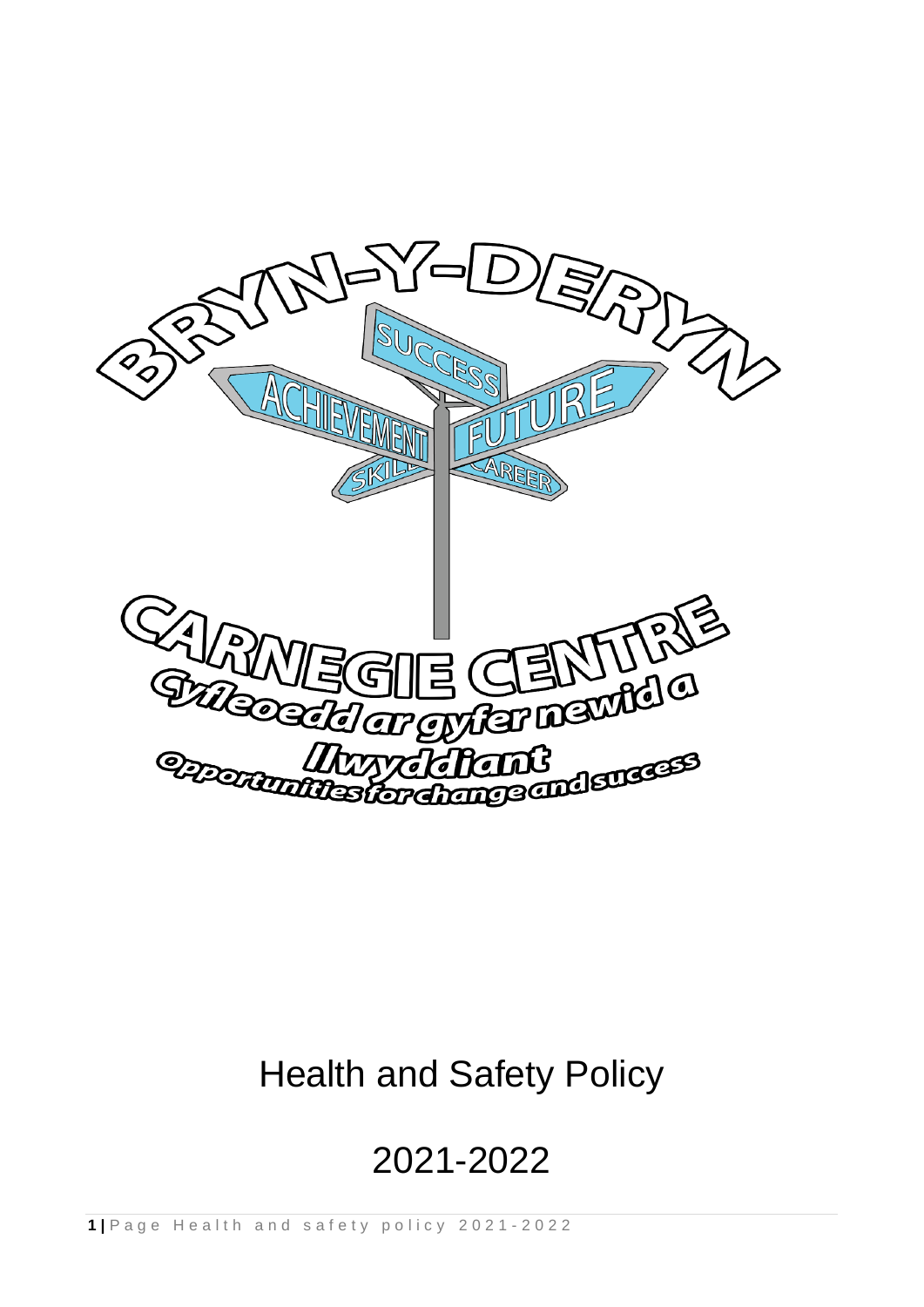# **1.0 PART ONE – STATEMENT OF POLICY**

- 1.1This is the health and safety policy of Bryn y Deryn / Carnegie Centre Pupil Referral Unit), which should be read in conjunction with [Cardiff Council's Health and Safety](http://web1.cardiff.gov.uk/corpqms/corporate%20general%2FPolicies%2FHealth%20and%20Safety/1.CM.053%20Health%20and%20Safety%20Policy%20issue%203%20-%20June%202011.doc)  [Policy](http://web1.cardiff.gov.uk/corpqms/corporate%20general%2FPolicies%2FHealth%20and%20Safety/1.CM.053%20Health%20and%20Safety%20Policy%20issue%203%20-%20June%202011.doc) and the [Health and Safety Policy of the Education Service.](http://web1.cardiff.gov.uk/corpqms/SCHOOLS%20SERVICES%2FHealth%20and%20Safety/8.SC.002%20August%202013-%20Education%20Health%20and%20Safety%20Policy%20DRAFT%20v%201.9.docx)
- 1.2 The School accepts its responsibilities under the Health and Safety at Work etc. Act 1974, for providing a safe and healthy workplace and working environment for all its employees, pupils, visitors, contractors and other persons who maybe affected by its activities.
- 1.3 The Senior Management Team and the School Management Committee will take all reasonable steps to ensure that Cardiff Council's Health and Safety Policy, the Health and Safety Policy of the Education Service and their own school Policy are implemented and, that guidance documents are followed and monitored throughout the School.
- 1.4 The School is committed to ensuring a high standard of health, safety and welfare. This will be achieved by the following:
	- Assessing and controlling risks arising from curriculum and non-curriculum activities
	- Maintenance of a healthy and safe working and learning environment with safe means of access and egress
	- Safe working practices and the provision and maintenance of safe plant and equipment
	- Arrangements to ensure that no person is adversely affected by any article, substance, equipment or machinery used.
	- Consultation with staff and trade union representatives on matters affecting health and safety
	- Provision and dissemination of health and safety information which is received from the Education Service and other sources
	- Ensuring staff are competent to carry out tasks safely by the provision of effective information, instruction, training and supervision
	- Ensuring that adequate welfare facilities exist at the school
	- Having procedures for emergencies
	- Monitoring and review of health and safety standards / accident statistics
	- Accessing competent advice from Health and Safety Advisers in relation to health and safety matters
	- Ensuring adequate resources are made available for health and safety issues, so far as is reasonably practicable
- 1.5 This Policy and referenced documentation is available to all staff and tutors. A hard copy of the Policy document can be found displayed in the Admin office within the School and electronically on the shared drive
- 1.6 This Policy will be reviewed as necessary at regular intervals and at least annually.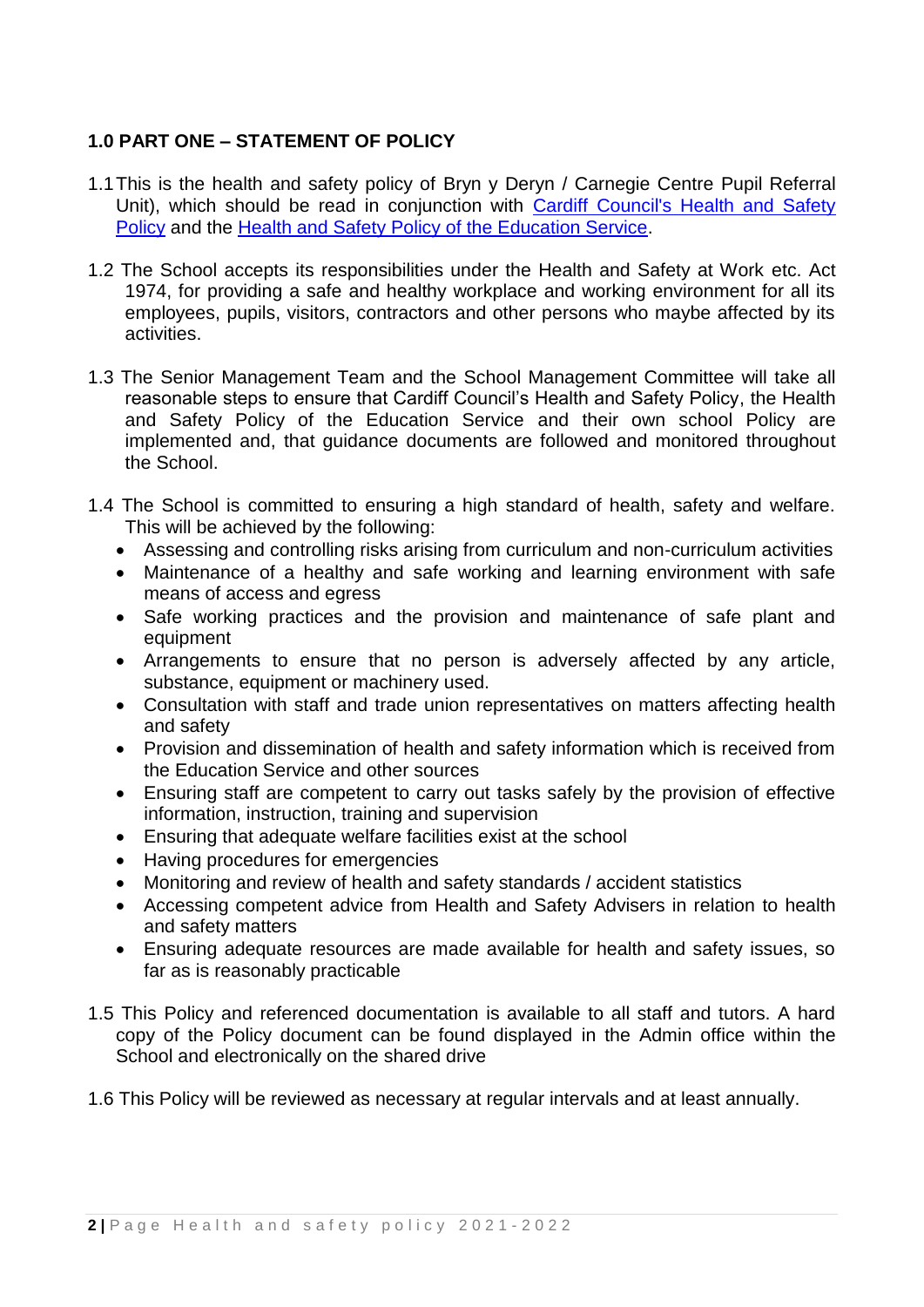# **Contents**

## **2.0PART TWO – ORGANISATION AND RESPONSIBILITIES**

**PAGE**

- 2.1 Organisation Chart
- 2.2 Education Service Responsibilities (as the employer)
- 2.3 Management Committee Responsibilities
- 2.4 Head of Centre Responsibilities
- 2.5 Heads of Department / Curriculum Leaders Responsibilities
- 2.6 All Other Staff Responsibilities
- 2.6.1 Teaching Staff Responsibilities
- 2.6.2 Estates Staff Responsibilities
- 2.6.3 All Employees Responsibilities
- 2.7 Pupils

## **3.0PART THREE – ARRANGEMENTS AND PROCEDURES**

- 3.1 Accident / Near Miss / Disease Reporting and Investigation
- 3.2 Asbestos Management
- 3.3 Body Fluid Spillages
- 3.4 Catering
- 3.5 Cleaning
- 3.6 Communicable Diseases
- 3.7 Contractors
- 3.8 Display Screen Equipment (DSE)
- 3.9 Educational Visits
- 3.10 Electrical Equipment (fixed and portable)
- 3.11 Emergency Procedures
- 3.12 Fire Precautions and Procedures
- 3.13 First Aid
- 3.14 Glazing
- 3.15 Hazardous Substances (COSHH)
- 3.16 Health and Safety Advice
- 3.17 Housekeeping, cleaning and waste disposal
- 3.18 Induction
- 3.19 Legionella
- 3.20 Manual Handling & Lifting
- 3.21 Monitoring of Health and Safety
- 3.22 New and Expectant Mothers
- 3.23 Pest Control
- 3.24 Premises Management
- 3.25 Premises Security
- 3.26 Pupils with Medical Needs
- 3.27 Reporting Defects
- 3.28 Risk Assessments
- 3.29 Slips, Trips and Falls
- 3.30 Smoking
- 3.31 Snow and Ice
- 3.32 Staff / Trades Union Consultation
- 3.33 Stress / Staff Wellbeing
- 3.34 Traffic Management (Vehicles / Pedestrians) On Site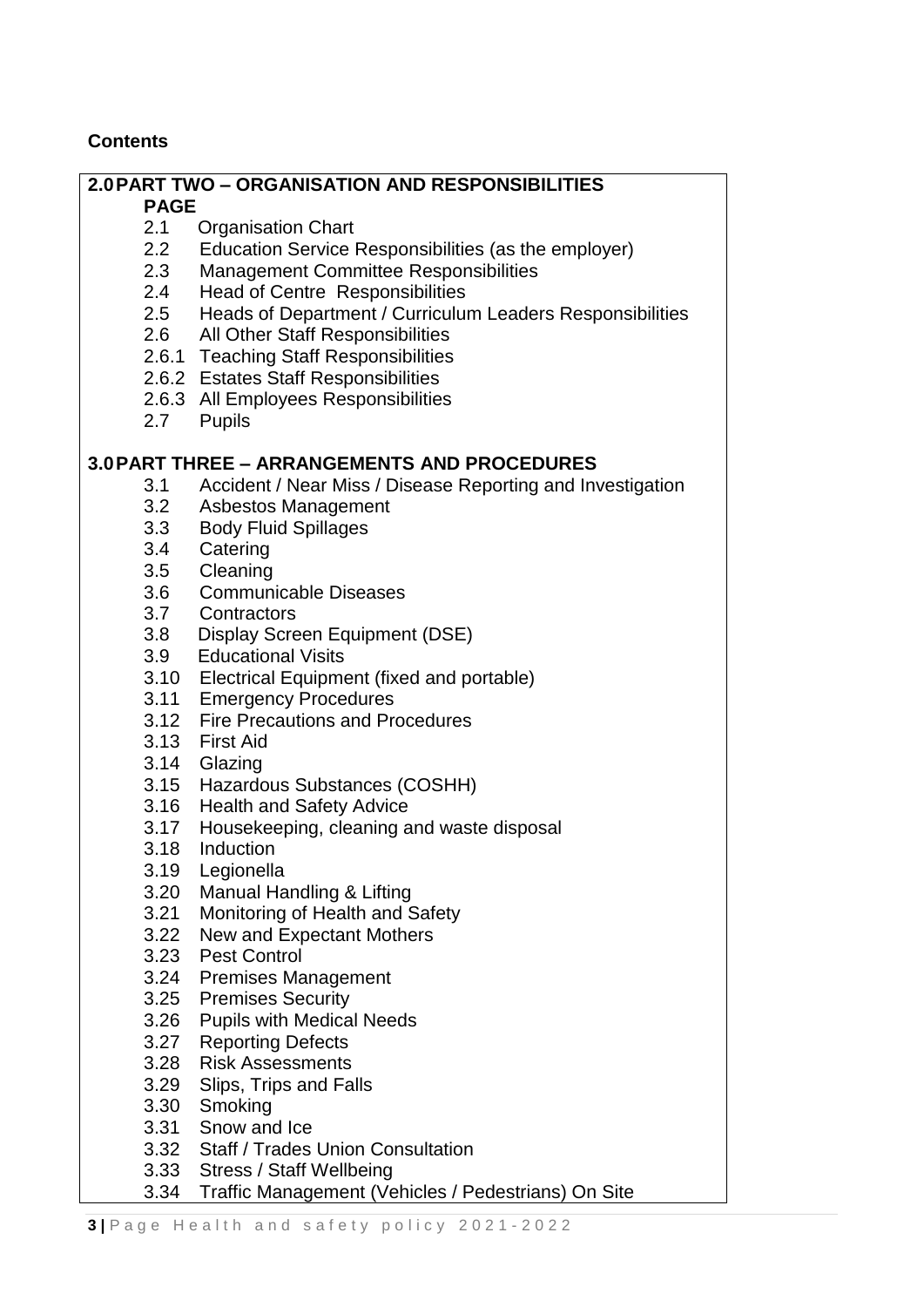### 3.35 Training and Competence

3.36 Violence to Staff

3.37 Working at Height

# **2.0 PART TWO – ORGANISATION AND RESPONSIBILITIES**

**2.1** The responsibilities of the Council and Education Service are set out in both the Council Health and Safety Policy and the Education Service Health and Safety Policy. Specific health and safety responsibilities of School Governors and Head of Centre s are referenced in 2.11 of the Council Policy and 4.3b and 4.3c respectively of the Education Service Policy.

The Health and Safety at Work etc. Act 1974 places overall responsibility for health and safety with the employer. The legal status of 'employer' varies with the type of school.

- For community schools, community special schools, voluntary controlled schools, maintained nursery schools and pupil referral units, the employer is the Local Authority (LA).
- For foundation schools, foundation special schools and voluntary aided schools, the employer is usually the Management Committee.
- For independent schools, the employer is usually the Management Committee or proprietor.
- In Voluntary Aided Schools, Governing bodies are the employer and consequently have a legal obligation to produce their own Health and Safety Policy and comply with all relevant health and safety legislation.

An organisation chart for the School, and the health and safety responsibilities of School staff and the Management Committee is detailed below. For specific health and safety responsibilities of identified staff please refer to Part Three - Arrangements and Procedures.

# **Organisation Chart**

| <b>Head of Centre</b>    |
|--------------------------|
| Deputy Head of           |
| Centre                   |
| Senior Teacher           |
| <b>Maths Teacher</b>     |
| (CC)                     |
| English/Literacy         |
| Teacher                  |
| <b>Welsh Bac Teacher</b> |
| Art Teacher – CC &       |
| $ByD - 0.8$              |
| Art Teacher-ByD          |
| Photography              |
| teacher ByD & CC         |
| Math Teacher             |
| English & RE             |
| Teacher $(CC) - 0.6$     |
| Nurture teacher          |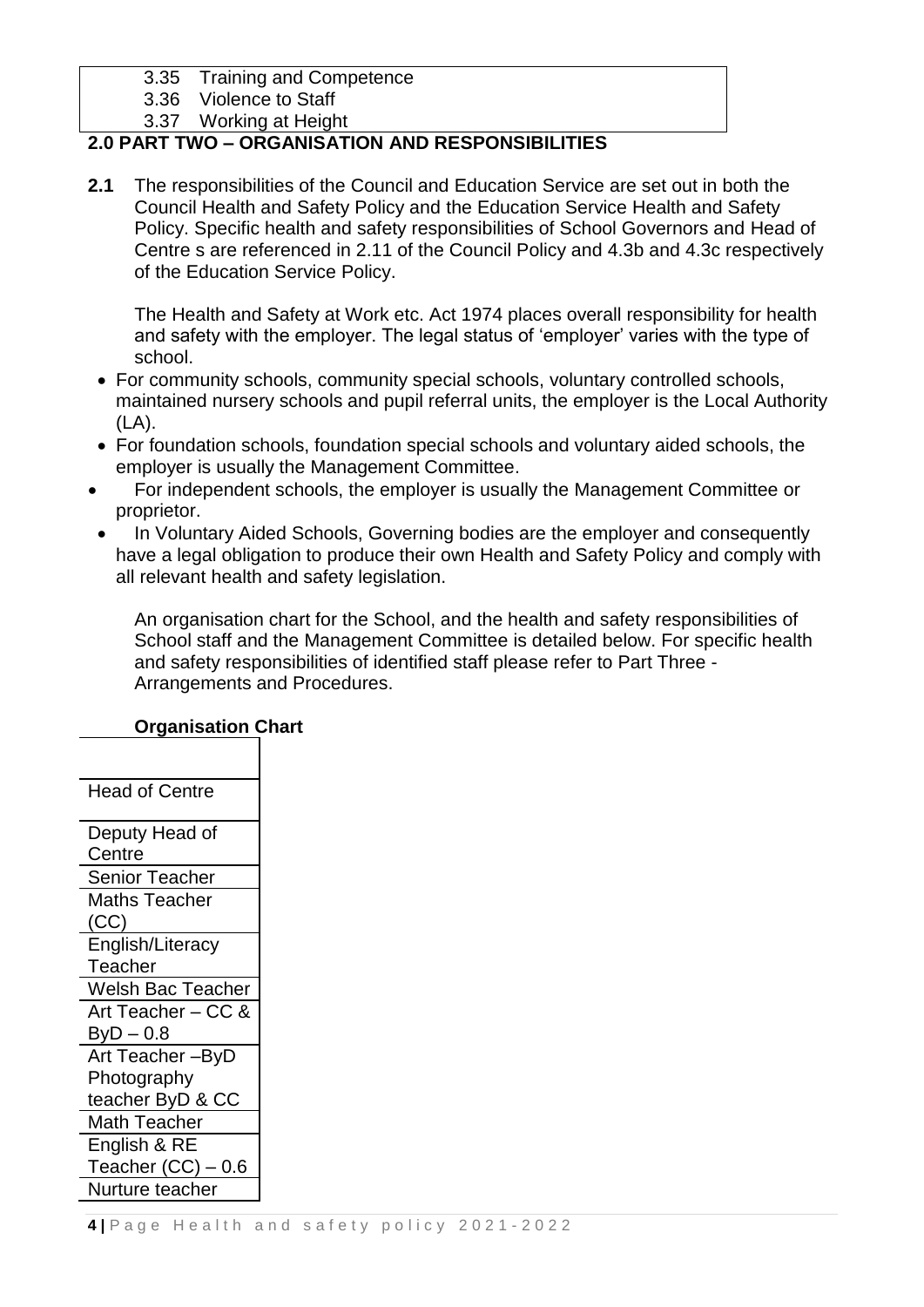| Science teacher          |
|--------------------------|
| $\overline{CC}$          |
| PE/RE teacher            |
| $0.6\,$                  |
| 11+ teacher              |
| <b>CC</b> science        |
| Maths TA                 |
| Pastoral support         |
| English TA 0.6           |
| Pastoral support         |
| Art TA                   |
| Pastoral support         |
| Photography TA           |
| Pastoral support         |
| Intervention TA          |
| Pastoral support         |
| TA (CC)                  |
| Pastoral support         |
|                          |
|                          |
| <b>Welsh Bacc</b>        |
| Pastoral support         |
| <b>Nurture TA</b>        |
| Pastoral support         |
| TA (CC)                  |
| Pastoral support         |
| TA English 0.4           |
| Pastoral support         |
| 11+ support              |
| Administration x3        |
| <b>CC HLTA</b>           |
| Finance/ICT/Exams        |
| Officer - TBC -          |
| <b>HLTA</b>              |
| <b>Wellbeing Officer</b> |
| <b>HLTA</b>              |
| <b>Behaviour Analyst</b> |

# **2.2 Education Service Responsibilities**

- 2.2.1 Section 197 of the Education Act 2002 (Wales) enables the LA to form an agreement providing a formal legal basis that makes clear how the authority and the Management Committee of a school will discharge their respective statutory functions on specific matters, including health and safety. To ensure schools, regardless of their type, have a consistent and appropriate understanding of their health and safety responsibilities, each school is required by the LA to adopt the Education Maintained Schools Partnership Agreement. In signing the Agreement, the Management Committee acknowledges the school's legal responsibility and a defined number of actions to ensure legal compliance.
- 2.2.2 Each school is expected to produce and review a local Health and Safety Policy that is consistent with the Policy of the Education Service.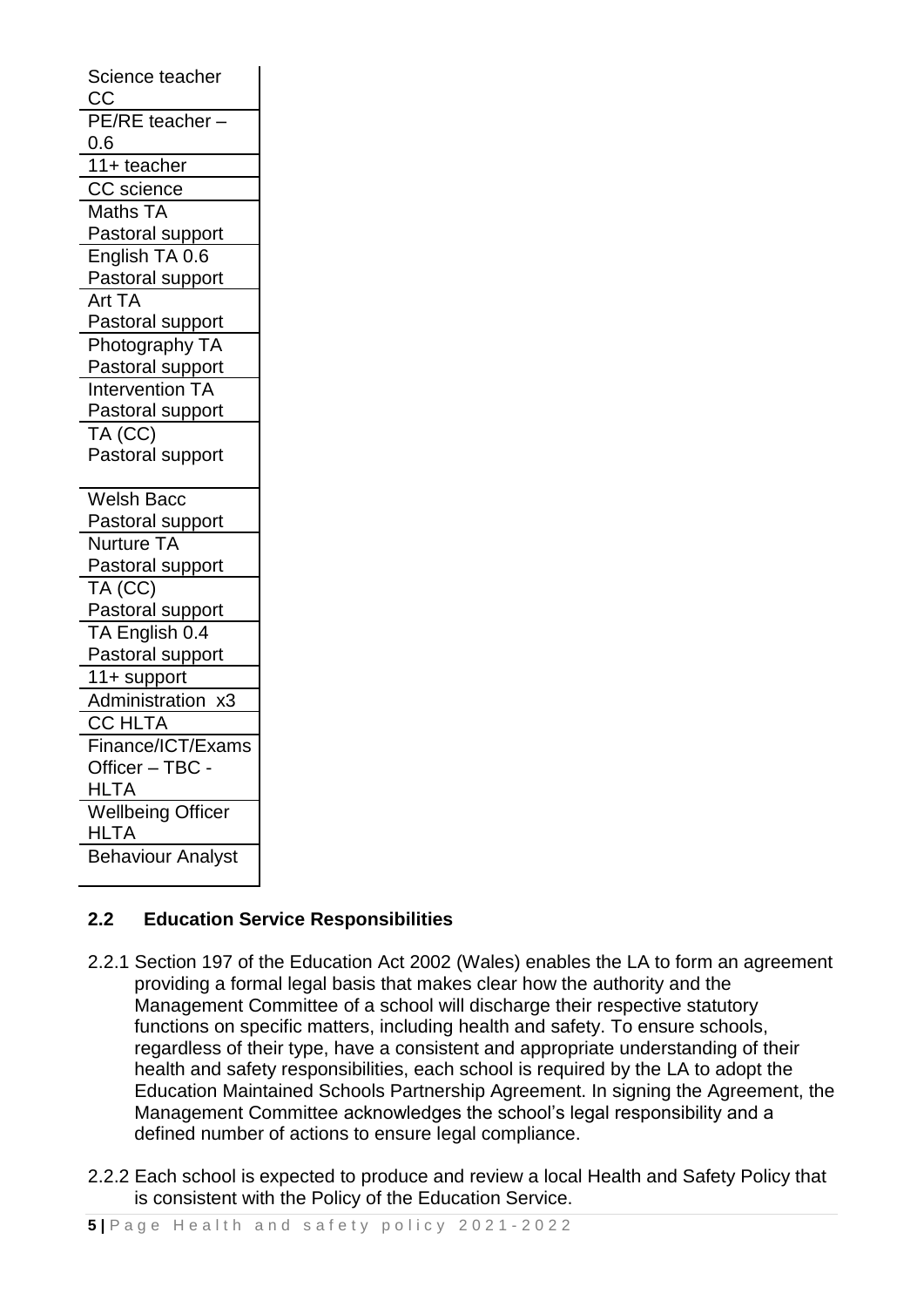- 2.2.3 The LA must provide health and safety guidance to those schools and services where it is the employer. It must ensure that staff are trained in their health and safety responsibilities as employees and that those who are delegated health and safety tasks (such as risk assessment) are competent to carry them out. If a LA risk assessment shows that training is needed, the LA must make sure that this takes place.
- 2.2.4 Education employers have duties to ensure, so far as is reasonably practicable:
	- The health, safety and welfare of teachers and other education staff;
	- The health and safety of pupils in school and on off-site visits:
	- The health and safety of visitors.

# **2.3 Management Committee Responsibilities**

2.3.1 The Management Committee, with the Head of Centre, will:-

- Ensure compliance with all health and safety legislation;
- Appoint a Management Committee member to act as the Management Committee's contact point for all matters relating to the school's health and safety policy; this is currently Mr P Norton.
- Have in place a health and safety policy for the school that complies with legislation and follows guidance provided by the authority
- Monitor the operation of the policy and procedures;
- Be responsible for developing and allocating resources to ensure effective management of health and safety;
- Ensure health and safety is an integral part of management practices;
- Monitor management practices;
- Ensure that appropriate action is taken to address any shortcomings in any aspect concerning health and safety;
- Work with recognised trade unions to secure the health and safety of staff; and
- Contribute as appropriate to consultation on health and safety issues.
- 2.3.2 In schools with delegated budgets, if the Management Committee fails to carry out essential work for which it is responsible to ensure the Health and Safety of its staff, pupils and other people using the site, the Education Service, after consultation with the Head of Centre, can carry out essential work and charge it to the school's budget.
- 2.3.3 To support the Management Committee with its health and safety functions, a training programme for Health and Safety Management Committee members has been established.

The Management Committee member who has been nominated to act as Health and Safety Management Committee member in Bryn y Deryn / Carnegie Centre PRU is Mr P Norton. This Management Committee member will not be any more responsible for health and safety within the school than any other Management Committee member. He/She will have no personal decision-making powers in relation to health and safety. However, he/she will:-

• Take a special interest in health and safety, checking that the Management Committee is meeting its objectives, and pointing out the health and safety implications of other actions under consideration.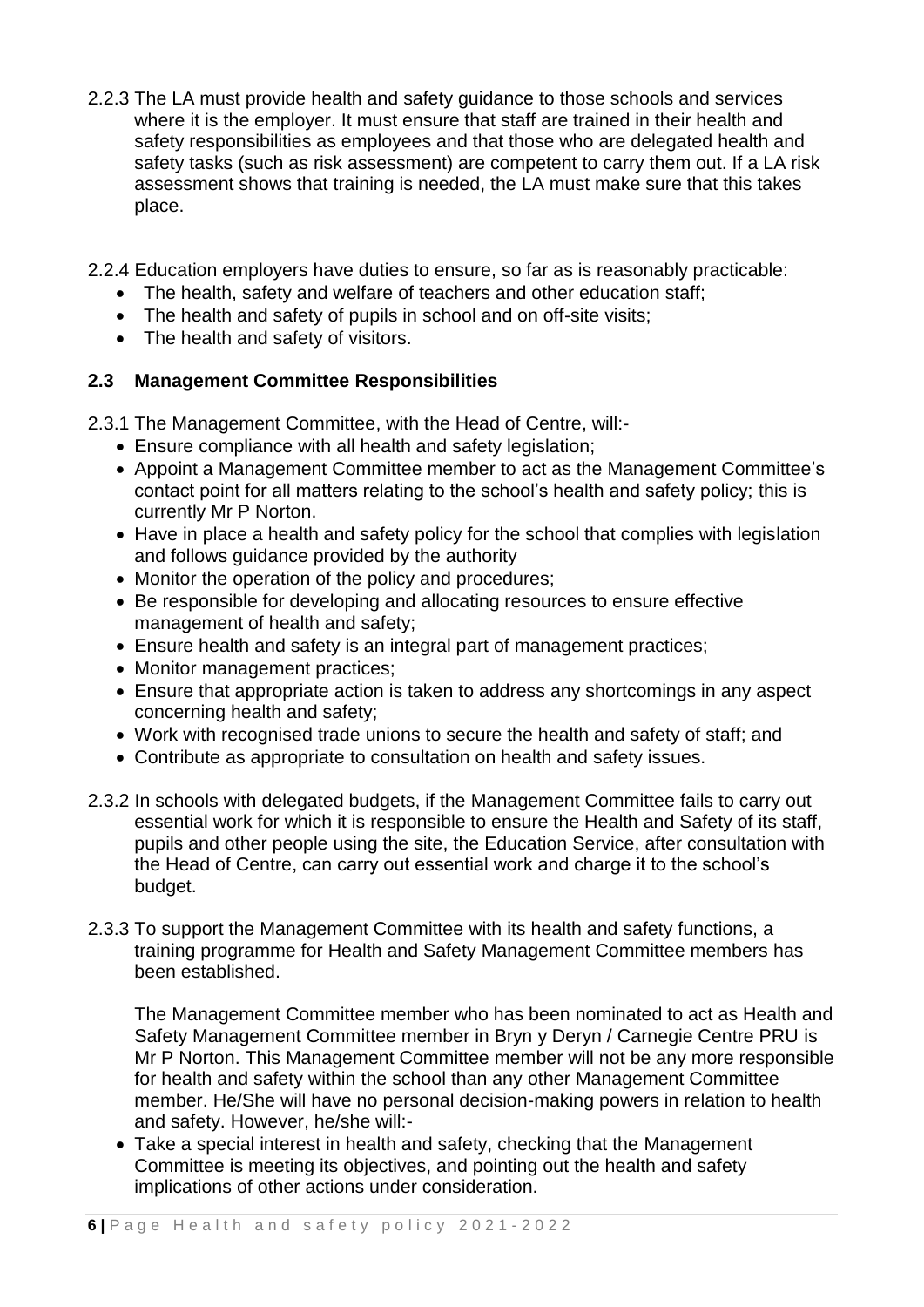- Support the Head of Centre/Health and Safety Coordinator, as well as other members of staff, in the strategic management of health and safety.
- Provide a contact point for information, support, training and guidance from the Education Service

# **2.4 Head of Centre Responsibilities**

- 2.4.1 The Head of Centre is responsible for the implementation of this Policy on a day-today basis. In conjunction with the points detailed in 2.9 of the Council Health and Safety Policy, and 4.3c of the Education Service Health and Safety Policy, the Head of Centre is specifically responsible for:-
	- Developing, and implementing a, school Health and Safety Policy, having consideration to Regulation 5 of the Management of Health and Safety at Work Regulations 1999 regarding planning, organisation, control, monitoring and review and ensure inclusion of / reference to specific School arrangements.
	- Ensuring that suitable and sufficient assessments of the risks to the health and safety of employees and other people, in connection with work activities have been carried out by a competent person. Relevant employees should be involved. The risk assessments should be uploaded onto the Health and Safety Management System (Handsam) and be kept under review.
	- Continuing to ensure that, where significant risks are identified, safe systems of work and other control measures (including work instructions / method statements) are developed and implemented, remain effective and are revised if necessary.
	- Ensuring there are appropriate, effective and documented operational monitoring arrangements for work activities. This includes supervisors / managers carrying out documented health and safety checks / inspections, as appropriate, and having monitoring arrangements in place to ensure identified actions are carried out.
	- Submitting inspection reports to the Management Committee and/or the Education Service and taking action where this is required.
	- Passing health and safety information to relevant members of staff.
	- Continuing, and developing, health and safety training plans and training matrices (where appropriate) for the school.
	- Liaising with the Management Committee and the Education Service on matters relating to health and safety.
	- Informing the Management Committee of action required to comply with health and safety legislation.
	- Supporting the Management Committee in monitoring the school's health and safety performance.
	- Co-operating with, and providing necessary facilities for, trade union safety representatives.
	- Ensuring that contractors working on site are appropriately managed.
	- Reviewing the health and safety management of contractors employed directly by the school.
	- Following the Education Service's guidelines on health and safety
- 2.4.2 The Management Committee must ensure that, in the absence of the Head of Centre the above responsibilities will fall to his/her immediate deputy, and they will be made aware of what these responsibilities entail.

# **2.5 Senior Management Team / Heads of Department / Curriculum Leaders Responsibilities**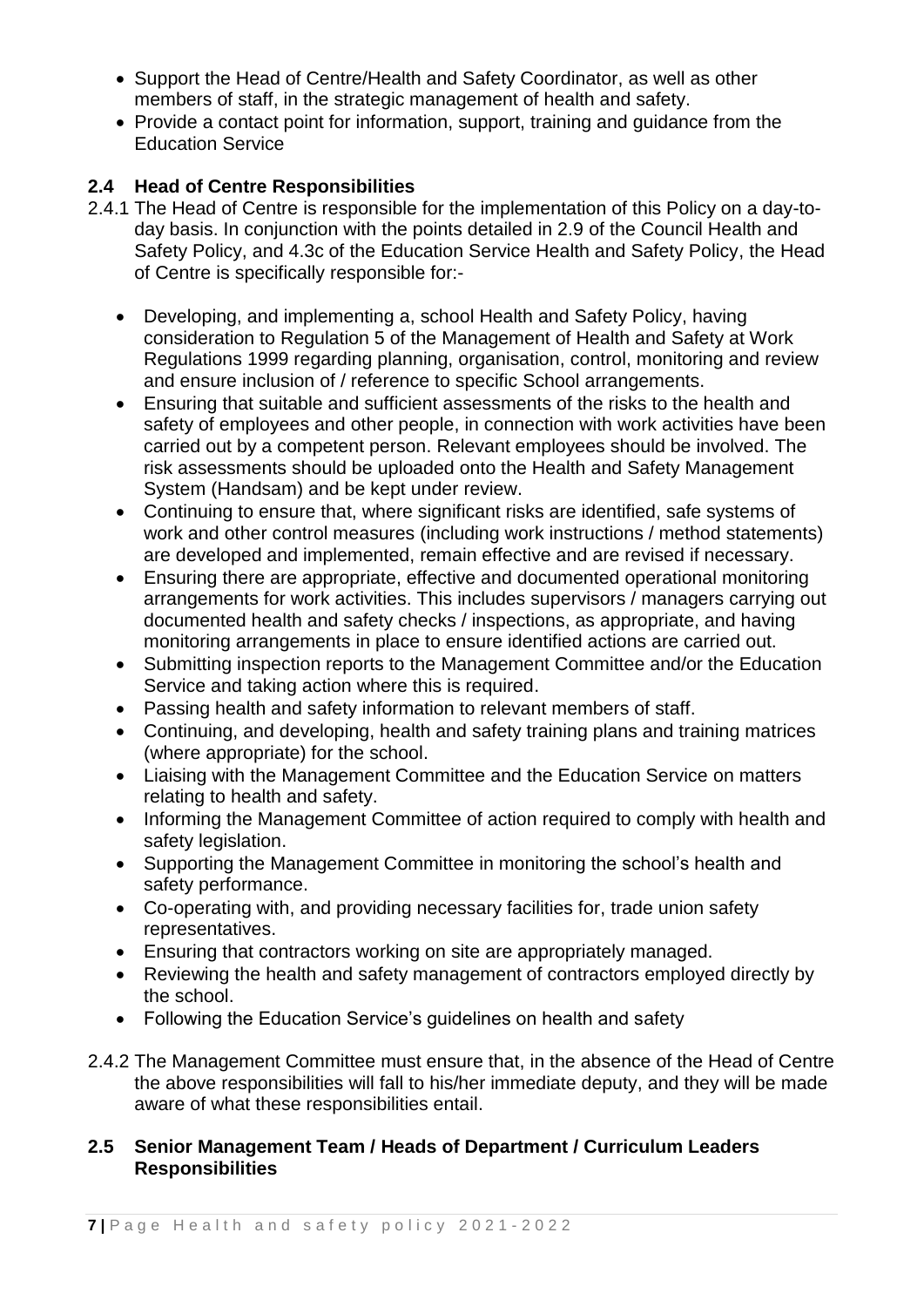2.5.1 As detailed in 2.10 of the Council Health and Safety Policy, and 4.3d of the Education Service Health and Safety Policy, Managers and Supervisors are responsible for ensuring that the health and safety arrangements in relation to the areas under their control are effectively implemented, maintained and monitored.

The Senior Management Team / Heads of Department / Curriculum Leaders are specifically responsible for:-

- Day-to-day management of health and safety in accordance with the Education Service Health and Safety Policy and this Health and Safety Policy
- Establishing and reviewing departmental procedures, including the provision of a Departmental Health and Safety Policy.
- Ensuring that suitable and sufficient risk assessments are carried out and reviewed by a competent person, and that the findings are communicated to relevant staff.
- Where appropriate, carrying out regular inspections, communicating the results to the Head of Centre and ensuring action is taken to implement any recommendations made as a result of the inspections
- Arranging staff training
- Providing staff with health and safety information.

# **2.6 All Other Staff Responsibilities**

As detailed in 2.12 of the Council Health and Safety Policy, and 4.3e of the Education Service Health and Safety Policy, other staff have specific responsibilities:-

## **2.6.1Teaching Staff Responsibilities**

Teaching staff are specifically responsible for:-

- Day-to-day co-ordination of health and safety, and compliance with legislation in accordance with the Education Service Health and Safety Policy and this Health and Safety Policy
- Checking classrooms and workrooms are safe
- Ensuring that equipment is safe before use.
- Reporting any defects or health and safety issues
- Ensuring safe procedures are followed
- Ensuring that protective equipment is used, where appropriate
- Reading and complying with risk assessments for specific tasks.
- The safety of any pupils under their supervision during any organised activity or programme
- Recording any accidents on the Council's accident / incident report forms and returning them to their line manager for manager's comments.
- Leading their class to the designated assembly point for the building or other agreed place of safety, in the event of fire alarm activation and undertaking a roll call.

# **2.6.2 Estates Staff Responsibilities**

Estates staff are specifically responsible for:-

- Ensuring that fire evacuation drills are carried out at least once every term, in conjunction with the Head of Centre
- Ensuring that the fire alarms are function tested once a week and the emergency lighting is function tested once a month.
- Ensuring alarm/security systems are monitored and attend call outs, as required.
- Ensuring the planned maintenance of the premises and any emergency repairs, maintenance and testing is carried out.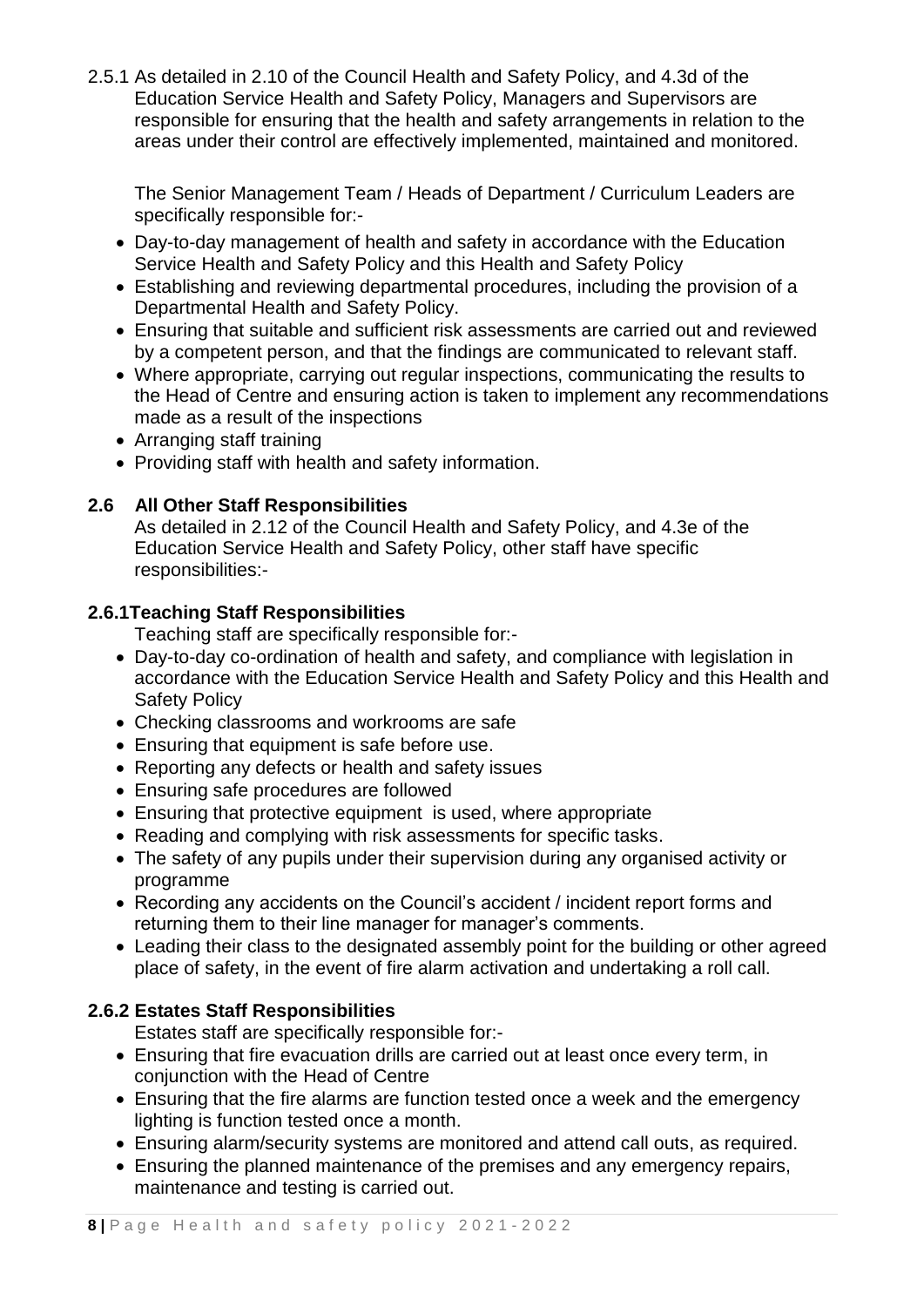- Ensuring that statutory inspections are undertaken
- Ensuring the testing and any subsequent maintenance of equipment is carried out.
- Advising the Head of Centre /Line manager of any defect identified as being unsafe, or repairs identified as being required to the sites, buildings and grounds. Following the site specific procedure and taking whatever action is necessary to isolate the risk until repairs can be arranged.
- Ensuring that suitable and sufficient risk assessments are carried out for their activities, for general activities and for specific legislative requirements, e.g. COSHH
- Advising the Head of Centre of any situation which is unsafe or hazardous to health and which cannot be remedied from within the resources available.
- Liaising with and monitoring the activities of contractors, visitors and others on the site to ensure that any risks to the health and safety of staff and site users are kept to a minimum.
- Following procedures detailed in the Asbestos Management Plan for the school
- Ensuring that any contractors, or operatives, working on the fabric of the building complete, and sign, the relevant sections of the Permit to Work sheet within the site's Asbestos Management Plan.
- Completion of the Asbestos Permit to Work if they carry out work on the fabric of the building
- Ensure, if appropriate, that contractors are effectively managed in accordance with Council and legal requirements
- Attending pre contract meetings for all works on site prior to commencement.
- Ensuring contractors follow the site specific agreed procedures for contractors working on site, as identified within the Education Service Contractor documentation (Handsam Library Reference - ECL).

## **2.6.3 All Employees Responsibilities**

As detailed in 2.12 of the Council Health and Safety Policy, all employees, regardless of position, have a legal duty to take care of their own health and safety, and that of other people who may be affected by their acts or omissions, and to cooperate with Bryn Y Deryn / Carnegie Centre PRU and Cardiff Council to enable it to fulfil its health and safety obligations.

## **2.7 Pupils**

As detailed in 4.3f of the Education Service Health and Safety Policy, pupils, and where relevant, parents or carers, will be made aware of arrangements, policies and procedures in respect of health and safety and pupils must follow all safe working practices and observe all school safety rules. Teaching staff will ensure that pupils will:-

- Follow all instructions issued by any member of staff in the case of an emergency.
- Ensure that they do not intentionally or recklessly interfere with equipment provided for safety purposes e.g. fire extinguishers, etc.
- Inform any member of staff of any situation which may affect the safety of anyone.

# **3.0 PART THREE – ARRANGEMENTS AND PROCEDURES**

The following arrangements detail how the School will implement its Health and Safety Policy and also the Policy of the Education Service and should be read in conjunction with the Council and Education Service Polices

### **3.1 Accident / Near Miss / Disease Reporting and Investigation**

The school administrator is responsible for ensuring that the appropriate accident report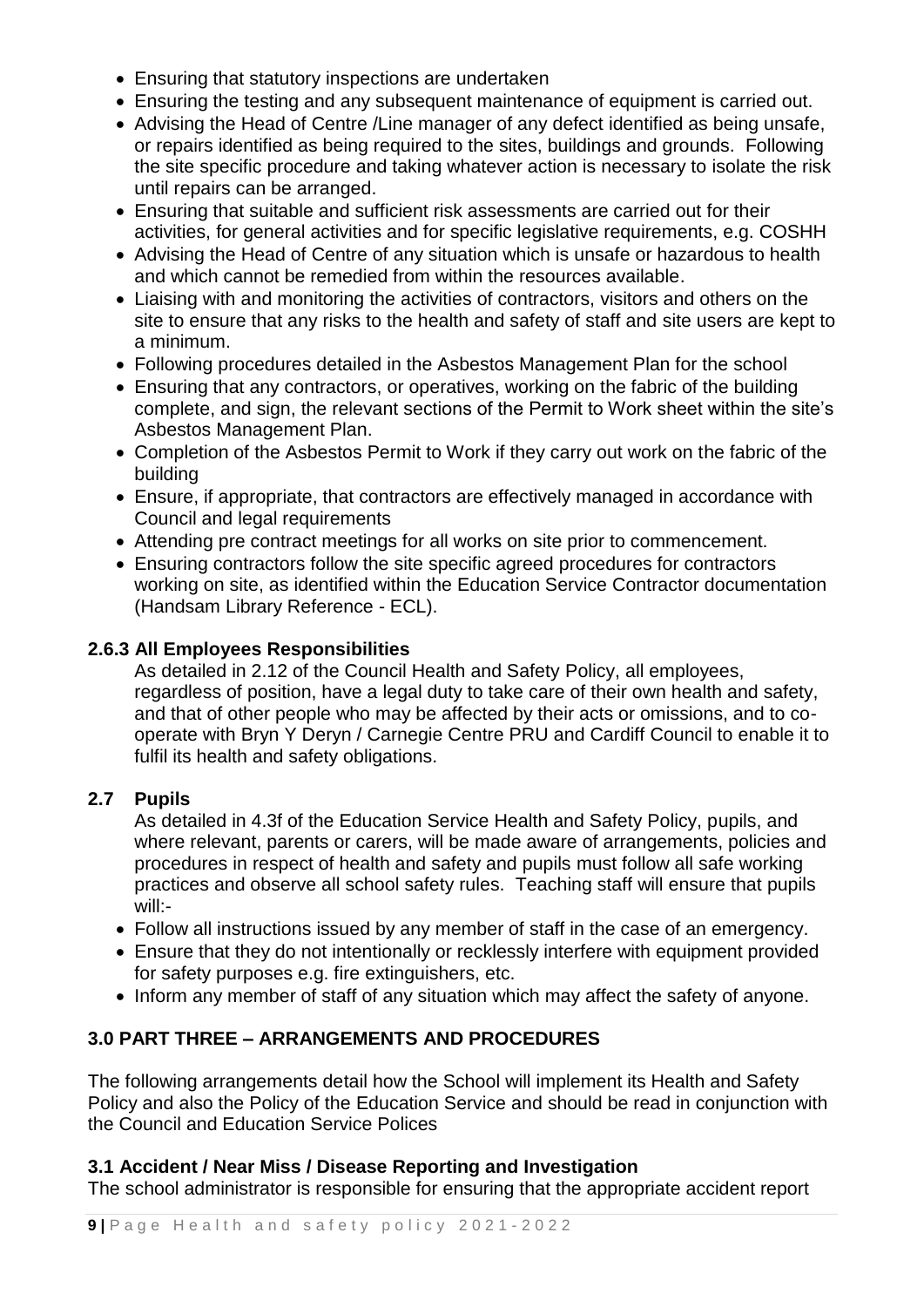forms are completed:-

- Employee Accident Report Form [4.C.043](http://web1.cardiff.gov.uk/corpqms/corporate%20general%2Fforms/4.C.043%20Accident%20Dangerous%20Occurrence%20Report%20Form.doc)
- Pupil Accident Report Form [4.ED.WC.006](http://web1.cardiff.gov.uk/corpqms/SCHOOLS%20SERVICES%2Fforms/4.ED.WC.006%20Pupil%20Accident%20Form.doc)
- Member of the Public/Service User Accident Report Form [4.C.045](http://web1.cardiff.gov.uk/corpqms/corporate%20general%2Fforms/4.C.045%20Service%20User%20-%20Public%20Accident%20Report%20Form.doc)
- Violence at Work Report Form [4.C.046\)](http://web1.cardiff.gov.uk/corpqms/corporate%20general%2Fforms/4.C.046%20Violence%20at%20Work%20Report%20Form.doc).

Accident report forms should be printed off the Cardiff Improvement System (CIS) as required, to ensure the most up-to-date version is used.

The Head of Centre is responsible for forwarding the completed forms to the following:-

- Pupil Accident and Service User/Public Report Forms *to the Services and Compliance Team, Education Service, Bessemer Close, Cardiff CF11 8XL*
- Employee Accident Report Forms/Violence at Work Forms *to the Health and Safety Section, Corporate Resources, Room 413, County Hall, Atlantic Wharf, Cardiff CF10 4UW*

#### *Serious incidents must be reported immediately to the Corporate Health and Safety Team on Tel: 029 2087 2635 or 029 2087 3967 and/or Services and Compliance on Tel: 029 2087 3715*

The Services and Compliance Team is responsible for ensuring that the Health and Safety Executive (HSE) Incident Contact Centre is notified of any reportable accidents (including major injuries, absences over 7 days as a result of an accident at work, or if a pupil/member of the public is taken to hospital from the scene of the accident) on the F2508 form. This is in compliance with the Reporting of Injuries, Diseases and Dangerous Occurrences Regulations (RIDDOR) 1995.

All staff are aware of the importance of reporting all incidents, including near misses, in order that trends may be identified and accurate statistics can be collated for discussion at Education Service Senior Management Team meetings / Governors meetings.

The Head of Centre responsible for carrying out accident investigations in Bryn y Deryn / Carnegie Centre PRU using the Cardiff Council Accident/Incident Investigation Form (see Appendix A of 1.CM.122 Council Code of Guidance for Accident Investigation)

### **For further information refer to:***-*

Council Code of Guidance for Accident Reporting 1. [CM.012 Code of Guidance -](http://web1.cardiff.gov.uk/corpqms/CORPORATE%20GENERAL/Guidance%20Notes/Health%20&%20Safety/1.CM.012%20Code%20of%20Guidance%20-%20Accident%20Reporting.doc) Accident Reporting. Council Code of Guidance for Accident Investigation 1. [CM.122 Code of Guidance -](http://web1/corpqms/corporate%20general/procedures/1.CM.122%20Accident%20Investigation.pdf) Accident Investigation

### **3.2 Asbestos Management**

An Asbestos Management Plan (AMP) containing details of the location, type and condition of asbestos is kept in all individual Education Service premises, where asbestos has been identified. The procedures therein and the Council Asbestos Policy and the procedures in the AMP must be followed by all Education Service premises.

An Asbestos Management File has been issued to premises where no asbestos has been identified and the Permit to Work system must be completed.

In respect of all buildings occupied by the Education Service, implementation of the Asbestos Management Plan/File will be the responsibility of the Dutyholder, or their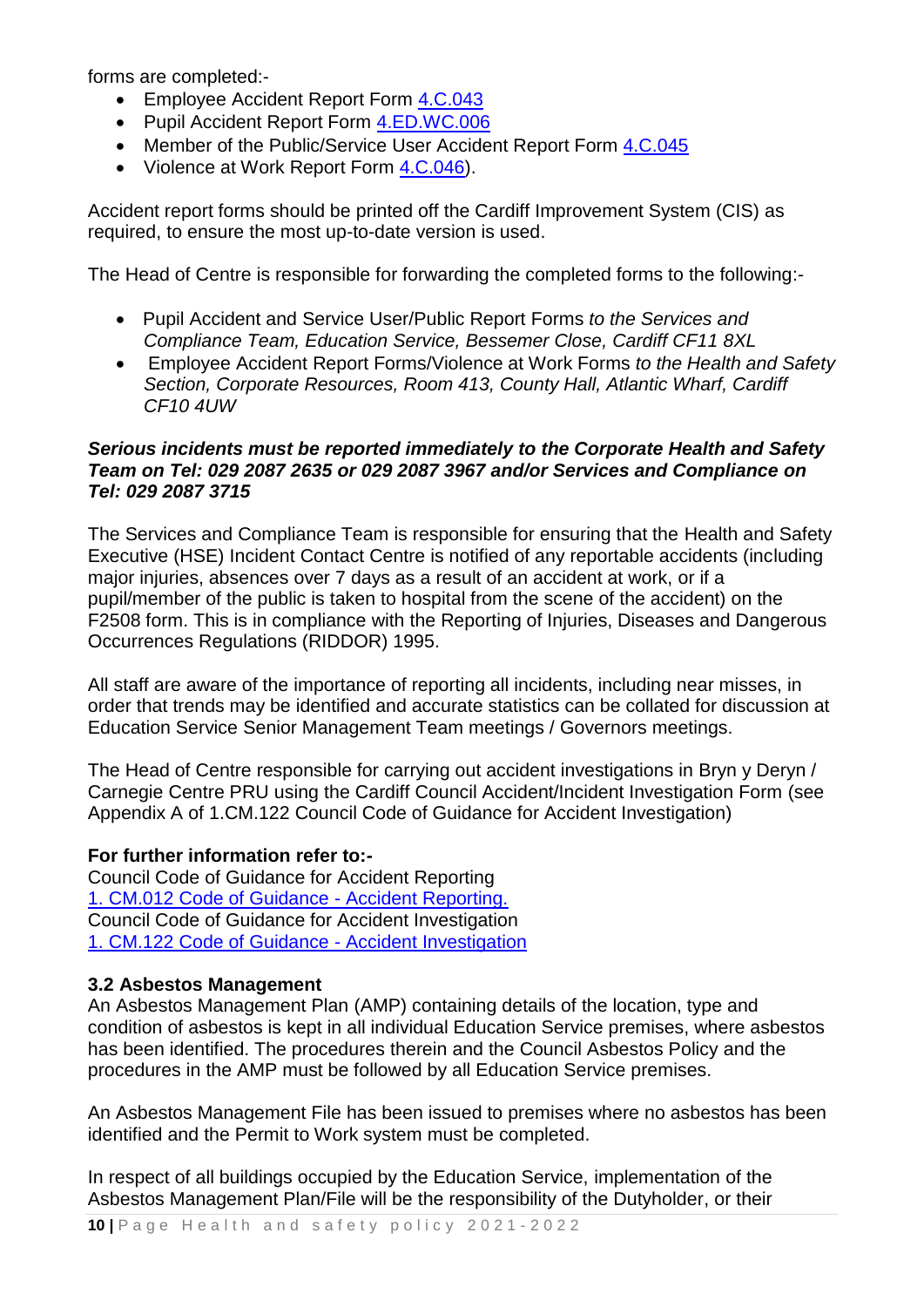selected competent deputy / nominee. The responsible persons must have attended the Asbestos Awareness Training Session, organised by the Education Service.

The following information is conveyed to Governors at attendance at the Health and Safety Roles and Responsibilities of School Governors training facilitated by Governor Services.

- ➢ All schools have been surveyed and have either an Asbestos Management Plan (AMP) or Asbestos Management File (AMF)
- ➢ The responsibility for ensuring compliance with the AMP / AMF is primarily that of the Dutyholder i.e. the Head of Centre

The Dutyholder must ensure that all procedures are followed, including:-

- $\triangleright$  Consulting the AMP if any work disturbs the fabric of the building
- ➢ Consulting the Asbestos Controlling Officers (ACOs) if any work involves disturbing any asbestos containing materials or if there are any other queries
- ➢ Ensuring no one enters any area, e.g. ceiling / roof voids where it is stated that an asbestos survey has not been carried out, UNTIL the ACOs have been consulted. This includes external contractors and Council or school employees.
- ➢ Ensuring that the Asbestos Permit to Work Sheet is completed correctly, by the relevant people, if any work disturbs the fabric of the building, whether or not asbestos is present. There must be clear and sufficient detail of the work being undertaken and its location.
- ➢ N.B. The *relevant people will depend on the work concerned but will be the named duty holder, a competent person nominated by the duty holder, the Cardiff Council competent person managing the contractors (if Facilities Management or Projects, Design and Development are managing the contract), the contractor or Cardiff Council supervisor and operatives of the contractor or employees of the Council.*)
- ➢ Notifying the ACOs, using the Notification of Asbestos Remediation / Removal Work Form, when the work is completed so that record can be amended.
- $\triangleright$  Carrying out, and recording, the 6 or 12 monthly inspections detailed in the Asbestos Inspection Programme (AIP)
- $\triangleright$  Ensuring that all staff know the emergency action to be taken in the event of damage to asbestos containing materials.
- ➢ Ensuring that all staff are aware of the location of asbestos containing materials and the procedure detailed in the AMP.
- ➢ Keeping the AMP and AIP in a safe and easily accessible place
- ➢

The Asbestos Controlling Officers can be contacted on Tel: 029 2078 3467

The Services and Compliance Team has arranged a number of Asbestos Awareness for Dutyholders training sessions for Head of Centre s and other relevant staff. Please contact the Services & Compliance Team on Tel: 2087 3715 or e-mail [educationhs@cardiff.gov.uk](mailto:educationhs@cardiff.gov.uk) for details

The Dutyholder responsible for the Asbestos Management Plan / File in Bryn Y Deryn / Carnegie Centre PRU is Miss F Simpson

The Administrator has been assessed by the Dutyholder as being competent to act of his/her behalf.

The Asbestos Management Plan / File is located in The Main Office.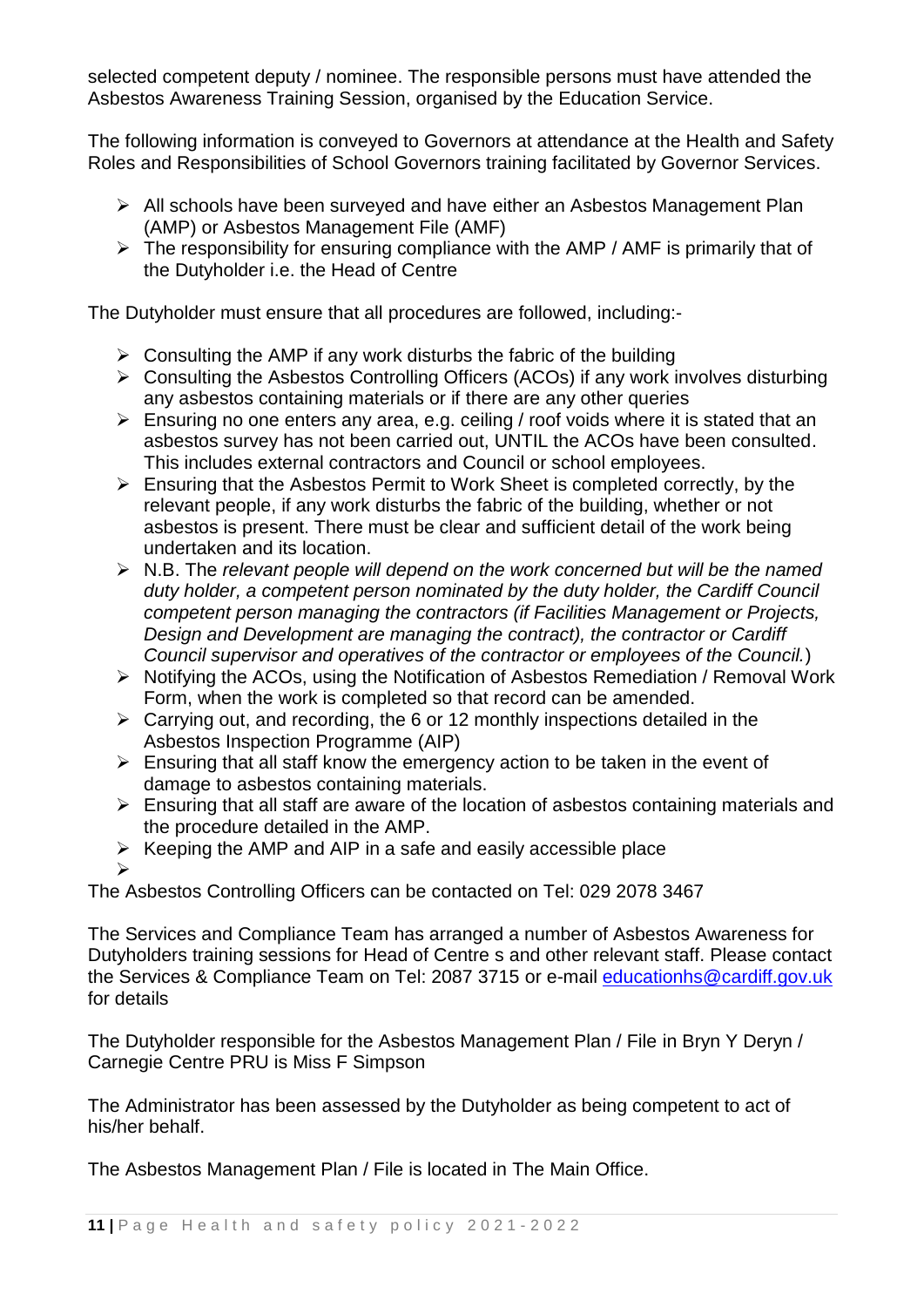Head of Centre has attended the Asbestos Awareness Training session run by the Education Service, in September 2015.

All staff, including staff who visit parts of the building on an impromptu basis, e.g. to access switches, are aware of the location and condition of any asbestos containing materials. All staff know that they are not to 'pin' anything onto the walls if the walls contain asbestos.

The Asbestos Permit to Work must be completed by the relevant people before any work which disturbs the fabric of the building is undertaken. All Administration and Estates Staff are aware that this procedure must be followed.

Blank copies of the *Asbestos Permit to Work* are located at the following link: - [Asbestos Permit to Work Form.](http://web1.cardiff.gov.uk/corpqms/corporate%20general%2Fforms/Asbestos%20Permit%20to%20Work%20Sheet.pdf) And in the asbestos file.

N.B. If any asbestos containing materials are found to be damaged, or remedial work to an area containing asbestos is being considered, the Asbestos Controlling Officers must be notified. They can be contacted on Tel: 029 2078 5473 / 5475.

### **For further information refer to:-**

Asbestos Management Plan 1. [CM.177 Asbestos Management Plan](http://web1.cardiff.gov.uk/corpqms/corporate%20general/Policies/Health%20and%20Safety/1.CM.177%20Asbestos%20Management%20Plan%20Final%20Feb%202010.pdf) Council's Asbestos Policy [Council's Asbestos Policy](http://web1.cardiff.gov.uk/corpqms/corporate%20general/Policies/Health%20and%20Safety/Asbestos%20Policy%20Final%20Feb%202010.pdf)

### **3.3 Body Fluid Spillages**

A risk assessment for cleaning up of blood and other bodily fluid spillages has been undertaken and communicated to all relevant staff.

(To assist in this process, a generic risk assessment is available for customising) 4. SC.COMP.010 - [Cleaning Up Blood and other Bodily Fluid Spillages](http://web1.cardiff.gov.uk/corpqms/SCHOOLS%20SERVICES%2FHealth%20and%20Safety/4.SC.COMP.010%20%28ERA%20-%20Bodily%20Fluids%29.doc)

Body fluid spillages are cleaned up as soon as possible by *(insert name / job title),* using the appropriate spillage kit. These spillage kits are kept in *(insert location).*

If required the Education Cleaning Services Rapid Response Cleaning Team from Services and Compliance are called in to undertake a 'deep clean'. They can be contacted on Tel: 029 2078 8212/8003/8209.

If the school does not opt in to the Service Level Agreement for Cleaning Services, please (*insert your own, local arrangements*).

*(Insert names of attendee/s)* has/ve attended the Norovirus Training Course run by the Public Protection's Health Improvement Team on (*insert date/s attended).* 

All suspected cases of Norovirus are reported to the Services and Compliance Team on Tel: - 029 2087 3714, who, in turn, will notify other relevant parties.

### **For further information refer to:-**

Council Codes of Guidance for Hygiene Precautions - Blood and Other Body Fluids 1. CM.021 Code of Guidance - Hygiene Precautions - [Blood and Other Bodily Fluids.](http://web1/corpqms/corporate%20general/procedures/1.CM.021%20Code%20of%20Guidance%20-%20Hygiene%20Precautions%20-%20Blood%20and%20Other%20Body%20Fluids.pdf)

### **3.4 Catering**

Food at Bryn y Deryn is cooked in another High School and delivered to BYD.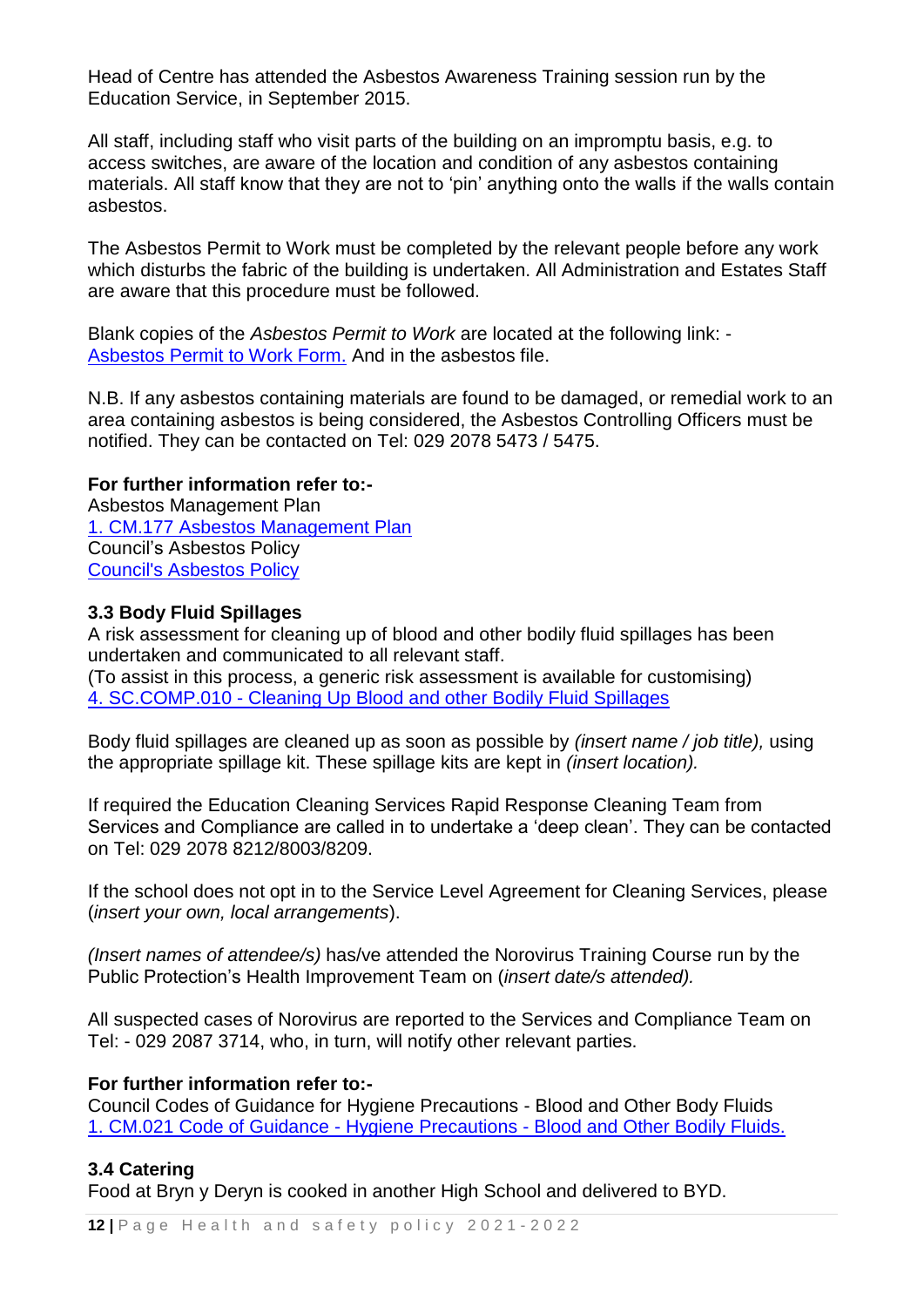Bryn Y Deryn / Carnegie Centre PRU opts into the Education Service Catering Services

Where the school opts into the Service Level Agreement, the Education Service Catering Services manages all activities relating to catering and the kitchen facility.

## **3.5 Cleaning**

Bryn Y Deryn / Carnegie Centre PRU in to the Education Service Cleaning Services Service Level Agreement.

Where the school opts in to the Service Level Agreement, the Education Service Cleaning Services manages all activities relating to cleaning

Education Directorate Cleaning Services communicates and organises relevant information and training relating to staff, e.g. risk assessments, and the school also advises the cleaning staff of the information regarding emergency procedures, etc.

### **3.6 Communicable Diseases**

The procedures outlined in the Health Protection Agency document *'Guidance on Infection Control in Schools and Other Child Care Settings'* are followed for any pupil or member of staff with a prescribed illness or condition*.* [Guidelines on Infection Control in Schools](http://www.hpa.org.uk/webc/HPAwebFile/HPAweb_C/1194947358374)

If it is suspected that there is an outbreak of any type of infection, the Head of Centre/ designated person (*insert name / job title*) contacts the Services and Compliance Team, Education Service on Tel: 029 2087 3714 in the first instance to inform them of the situation.

The Services and Compliance Section will inform the Council's Health Improvement Team and/or, if appropriate, the Consultant in Communicable Disease Control in Cardiff on Tel: 029 2040 2478. The appropriate team will then make contact with the school to inform them of the next stage to follow.

### **3.7 Contractors**

All contractors must sign the electronic registration system at Reception on arrival, and departure from, the school. The school will provide the contractor with any relevant information e.g. emergency evacuation procedures. Miss C Jones/Miss F Simpson and the Caretaker will ensure this is done. (*NB: This will need to be carried out in term time and in school holidays)*

Cardiff Council's Health and Safety Policy on the Management of Contractors applies to all contracts let by the Council and LEA maintained schools and is recommended to non LEA maintained schools.

The Maintained Schools Partnership Agreement states that Governing Bodies will "work within Cardiff Council's or, where appropriate, the Welsh Government's approved Contractors Policy and ensure that contractors have been assessed in accordance with the authority's or, where relevant, the Welsh Government's, procedures."

A **contractor** means any contractor, supplier or provider with whom the Council enters into a contract for the carrying out of Works, provision of Services or the supply of Goods. The Health and Safety Executive defines a **contractor** as "anyone you get in to work for you who is not an employee."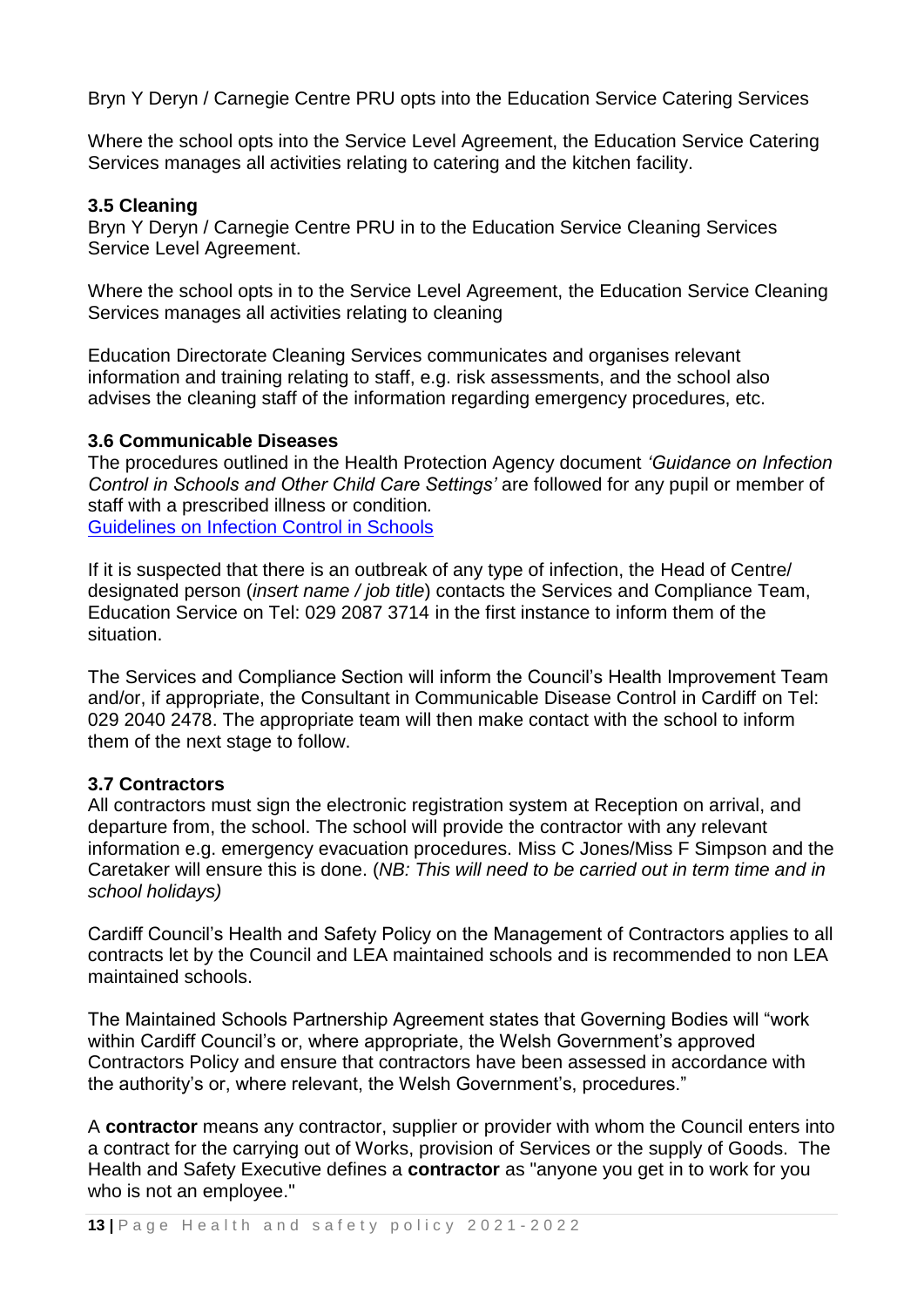Work activities carried out by contractors for Cardiff Council include, but are not limited to construction work, grounds maintenance, maintenance and servicing of buildings and equipment (e.g. lifts, boilers, electrical equipment, photocopiers, etc.), cleaners, caterers, training providers, locksmiths, skip hire, taxi services, furniture removal and storage and any external consultancy services.

A **'contract'** means any form of agreement (including, without limitation, official purchase orders) for the supply of Goods, (where this Policy applies), provision of Services or carrying out of Works.

The **'client'** is the officer or Directorate / Service Area or individual school who authorises the carrying out of work, provision of services or supply of goods by a contractor.

The **'competent officer'** is the person designated by the Directorate / Service Area or individual school to ensure compliance with health and safety duties and implementation of this Policy. The person must, in respect of the contract concerned, have appropriate knowledge, experience, skills and relevant training, and awareness of their own health and safety technical limitations.

The **'contract manager'** is the person managing the contract. It may or may not be the '**competent officer'.**

Bryn Y Deryn / Carnegie Centre PRU uses Facilities Management (FM) Building Services and/or Education Service Schools Organisation Planning (SOP), or Projects, Design and Development (PDD) when building work is undertaken at the school.

For work organised by FM, SOP Officers or PDD, the management of the contractors is managed by FM, SOP or PDD. They will liaise with the school and will ensure liaison between contractors on site.

Council Policy on Health and Safety Management of Contractors [1.CM.114\]](http://web1/corpqms/corporate%20general/Policies/Health%20and%20Safety/1.CM.114%20HS%20Policy%20on%20Contractors.pdf). Health and Safety Checklist for Management of Contractors – available on CIS Code of Guidance on Construction (Design and Management) Regulations 2007 [\(1.CM.200\)](http://vmweb2.cardiff.gov.uk/cis2/viewdocument.php?id=52683)],

### **3.8 Display Screen Equipment (DSE)**

Display Screen Equipment assessments are carried out by The Head of Centre using the DSE risk assessment form.

4. C.048 - [DSE Risk Assessment Form](http://web1.cardiff.gov.uk/corpqms/corporate%20general/forms/4.C.048%20DSE%20Assessment%20Form%20Ourspace%20amendment.doc)

The DSE assessor attended DSE assessor training in September 2015. DSE assessments are reviewed annually and if anything changes. DSE assessments are kept in *Staff Filing Cabinet.*

If the DSE assessor has a problem, they should seek advice from the Health and Safety Adviser/s after carrying out an initial, recorded assessment. If it is necessary for medical advice relevant to the DSE issue to be provided in a medical report, the individual employee should be referred to the Occupational Health Service by the Head of Centre.

'Users' of display screen equipment are made aware of their entitlement to free eyesight tests and, if appropriate, glasses. The eyesight tests are undertaken by Specsavers, Queen Street, Cardiff, Albany Road, or Penarth. All staff must request an eyesight test through the Council's Shared Admin Service Desk on the Council's Intranet site.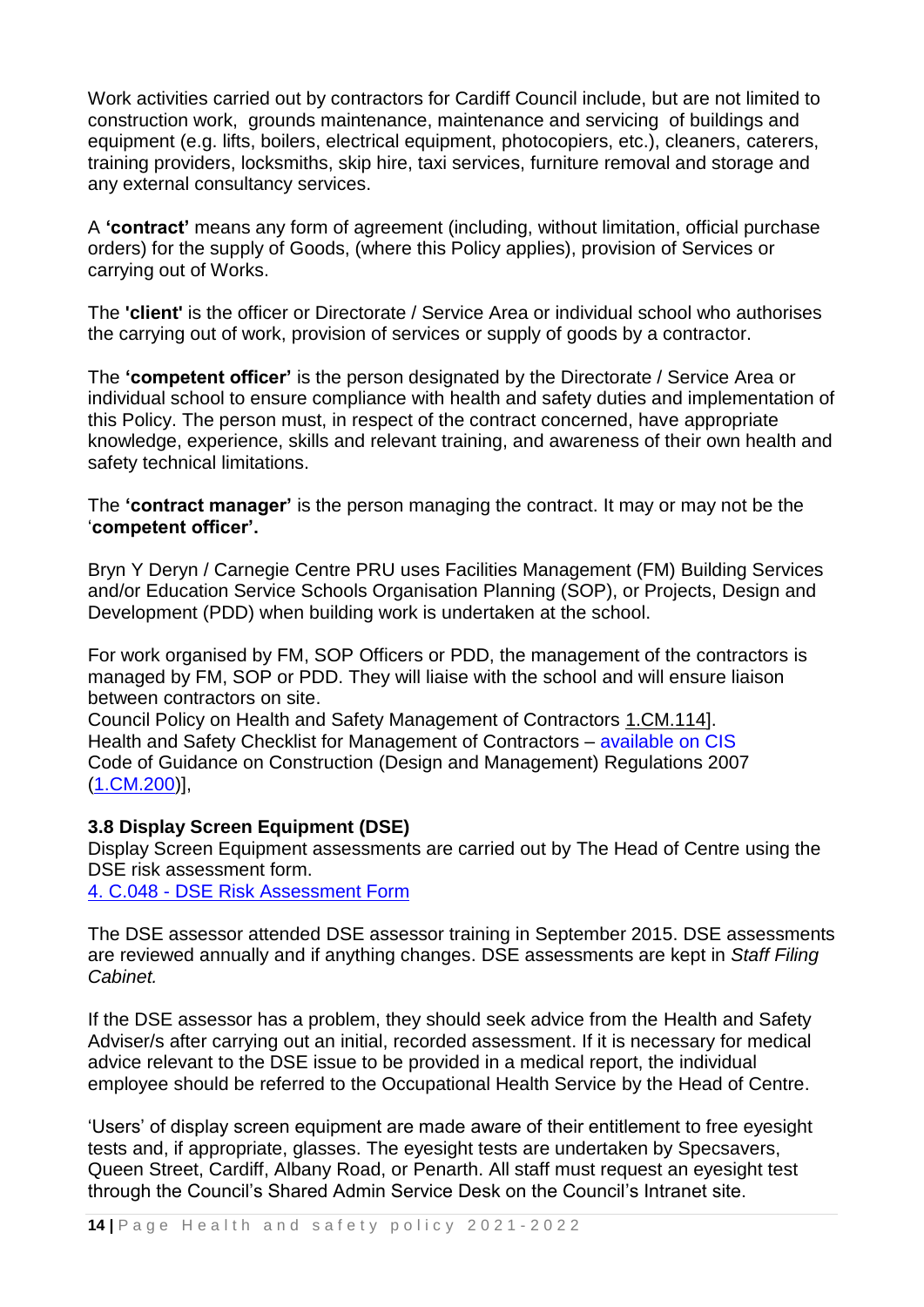The completed assessment forms are sent to Head of Centre for recommendations to be actioned and are also retained by Head of Centre.

## **For further information refer to:***-*

Council Code of Guidance Display Screen Equipment 1. [CM.016 Code of Guidance Display Screen Equipment Assessment](http://web1/corpqms/corporate%20general/procedures/1.CM.016%20Code%20of%20Guidance%20-%20Display%20Screen%20Equipment.pdf)

## **3.9 Educational Visits**

The role of Educational Visits Co-ordinator (EVC) is undertaken by (*P Bevan/H Smith).* S/he is a senior member of school staff with substantial experience of leading visits. The EVC is responsible for ensuring that all visits follow the principles of good practice laid down by the Welsh Government and Cardiff Council.

As laid down in the Education Service Health and Safety Policy, the other responsibilities of the EVC are:-

- To Champion learning outside the classroom
- Cascade central messages from EVC Training to colleagues
- Ensure that correct procedures are being followed
- Produce a School Journey Policy
- Circulate important information as and when received from the Council
- Ensure Risk Assessments are in place for all visits
- Arrange induction and provide support for younger staff
- Occasional monitoring of provision
- Promote a culture of Sensible Risk Management

The EVC attended Educational Visits Co-ordinator training in June 2016 then annually. Whole school training was held in October 2016.

The approval of low risk visits is delegated to either the EVC or the Head of Centre. There is no requirement to inform Cardiff Council of such visits, although if the visit includes adventurous activities or a trip abroad, **the Education Visits Advisor (EVA) must be informed and approval obtained.**

The Educational Visit Approval System (EVOLVE) is used to plan and approve all visits involving adventure activities and all residential visits.

The school's Educational Visits Policy is uploaded on *EVOLVE /* stored in policies on the shared network drive.

### **For further information refer to:-**

[EVOLVE](https://evolve.edufocus.co.uk/evco6/index.asp) website - EVOLVE or from Andy Meek (EVA) – Adviser for Outdoor Education and Educational Visits Tel: 01874 623598 Mob: 07815531150, email [ameek@cardiff.gov.uk](mailto:ameek@cardiff.gov.uk)

### **3.10 Electrical Equipment [fixed & portable]**

Arrangements are in place for fixed electrical installations to be inspected either via a Service Level Agreement (SLA) with Building Services, Facilities Management or by a competent contractor (*insert name of contractor*) (*delete as appropriate*) once every five years.

Any remedial work identified is undertaken by the school or, if LEA responsibility, and included within a planned programme of works.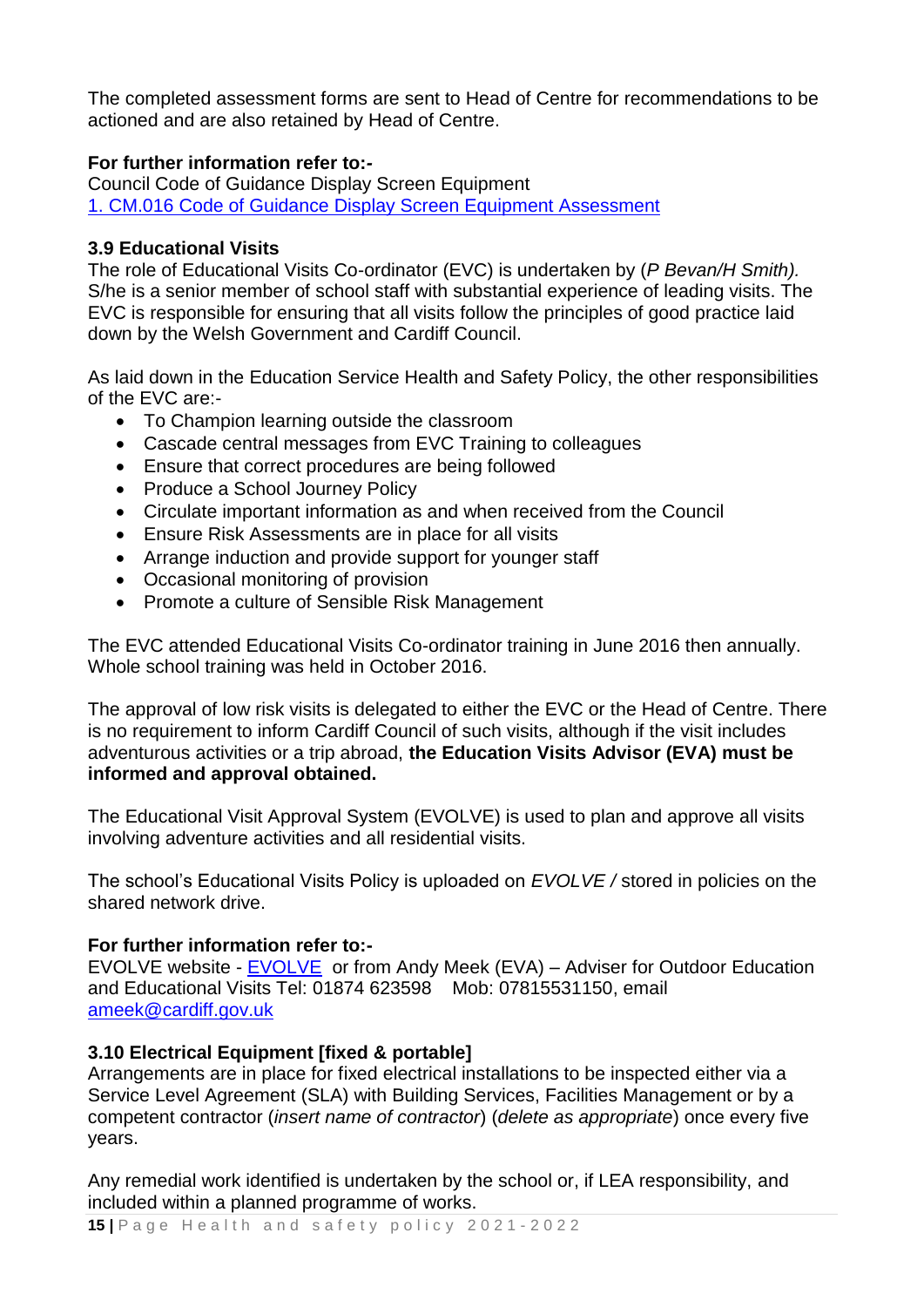Certificates of testing are kept by Miss C Jones and kept in Main office.

Portable electrical equipment is inspected and / or tested by a competent person, Cardiff Council LEA at a frequency determined by risk assessment. The school will ensure that all electrical equipment will be subject to the appropriate testing. This will include Catering and Cleaning electrical equipment if the school has not opted into the Education Service SLA.

The records of the portable electrical equipment inspections and tests are kept by Miss C Jones and stored in the main office.

Stickers are affixed onto the plugs of portable electrical equipment to indicate when the last tests were carried out and when the next test is due.

Portable electrical equipment is visually checked by the users of any equipment before the equipment is used. The equipment is checked, for example, for damage to the cable sheath, plug, external casing and for evidence of overheating.

Any damaged equipment is taken out of use and labeled "DO NOT USE - ELECTRICAL FAULT" and reported to Head of Centre/Administrator to be made safe or disposed of.

Members of staff and pupils are aware that they must not bring personal electrical equipment into school, unless the equipment has been inspected and / or tested by a competent person.

#### **For further information refer to:-**

Council Code of Guidance on Portable Electrical Equipment 1. [CM.032 Code of Guidance on Portable Electrical Equipment](http://web1.cardiff.gov.uk/corpqms/CORPORATE%20GENERAL%2FGuidance%20Notes%2FHealth%20%26%20Safety/1.CM.032%20Code%20of%20Guidance%20-%20Portable%20Electrical%20Equipment.pdf) 

### **3.11 Emergency Procedures**

The school uses the Emergency Management Unit's 'Business continuity plan' to record the arrangements for dealing with foreseeable emergencies.

The Head of Centre has attended the Emergency Planning Training Course in January 2016.

#### **3.12 Fire Precautions & Procedures**

The school has a Fire Risk Assessment (FRA) which was carried out by the Area Planning Officer Martin Burrows. This is undertaken every 3 years by an Area Planning Officer, unless there are changes in use or layout of an area, in which case the FRA is reviewed at the time of the change. A copy of the FRA is kept in The Shared Drive and Main Office. The FRAs are reviewed annually by the school.

The date of the last FRA was July 2016. A Fire Risk Assessment for the kitchen is carried out annually by the Area Planning Officer, as part of the school's FRA.

Every year, the FRA is reviewed by Caretaker/Head of Centre who have received training in the Fire Risk Assessment Review.

Fire evacuation drills are carried out every term and the dates are recorded within the fire log book. Staff feedback sessions are held to discuss the evacuation and whether it can be improved in any way.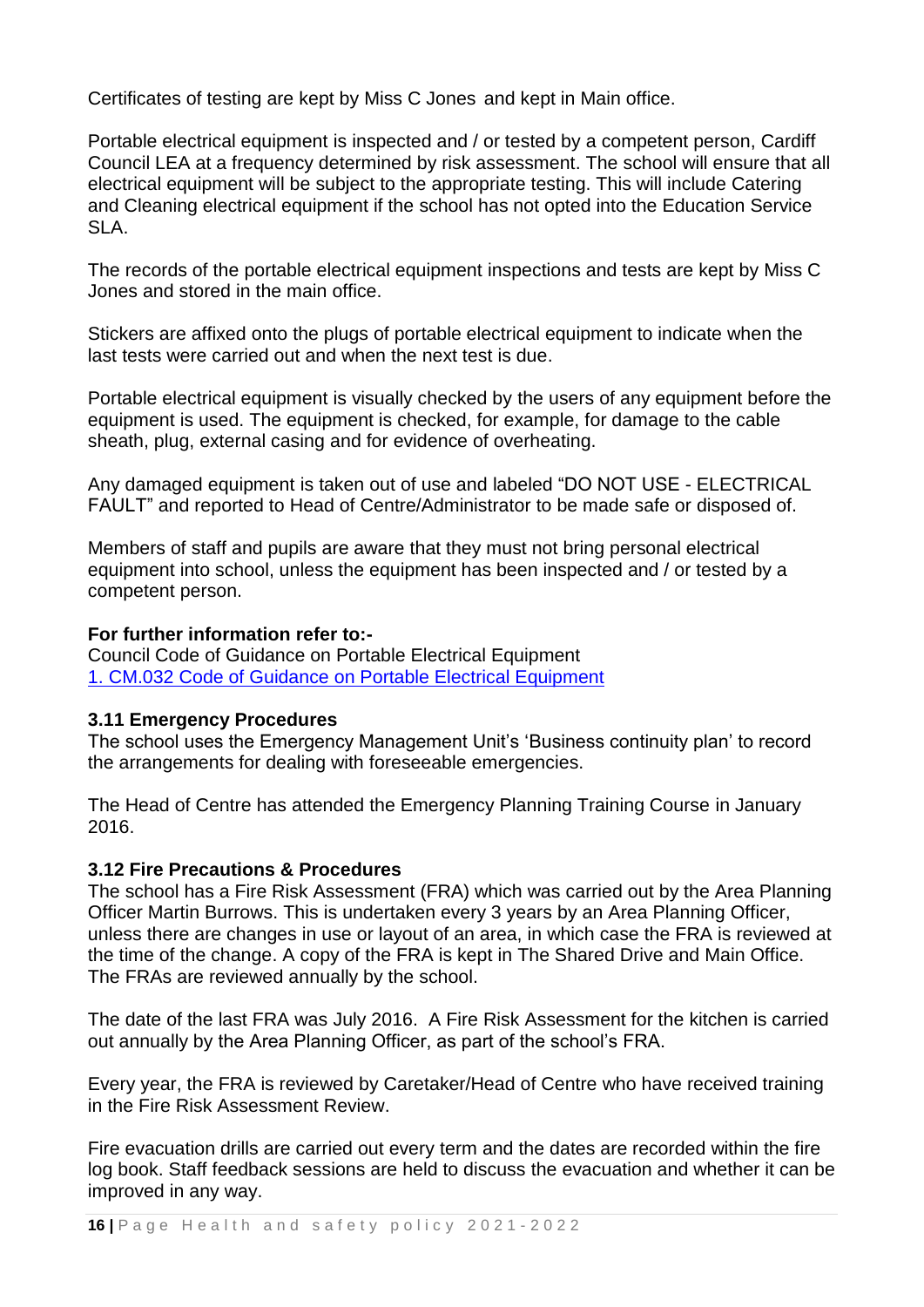Fire action notices are displayed conspicuously in every classroom and also at various locations so that everyone knows what to do in the event of a fire or other emergency.

Nominated members of staff have specific roles as fire wardens. These staff are listed below. They have attended training in September 2018.

| <b>Name</b>            | Area / Location covered |
|------------------------|-------------------------|
| <b>Elaine Newberry</b> | $\cap$<br>UU            |
| <b>Rhian Lock</b>      | <b>By</b>               |

See school signage for Assembly Points.

All members of staff are responsible for ensuring the fire escape routes are kept free from obstructions.

Smoke control doors are not wedged open, and if held open by means of electro-magnetic devices, these are regularly maintained.

Fire fighting equipment is located throughout the school. It is inspected by a competent person.

The fire alarm system is inspected by a competent person, Tremorfa Fire Services.

The emergency lighting system is inspected by a competent person, Tremorfa Fire Services.

The fire alarm is function tested once a week by The Caretaker using a different call point for each test.

The emergency lighting is function tested once a month by The Caretaker using a different test switch for each test.

The inspections and tests of the fire alarm and emergency lighting systems are recorded in the fire log book. The inspections of the fire extinguishers are recorded on stickers on the extinguishers.

The Fire Log Book is located in BYD & Entrance in CC.

The Evacuation Procedures for the school are displayed in prominent locations

If a pupil or member of staff has a disability which requires them to have assistance in evacuating the building, then a Personal Emergency Evacuation Plan (PEEP) will be completed by The Head of Centre.

### **For further information refer to:-**

Council Codes of Guidance - Regulatory Reform (Fire Safety) Order 2005, Fire Extinguishers, Means of Escape for Disabled People 1. CM.174 Code of Guidance - [Regulatory Reform \(Fire Safety\) Order 2005](http://web1.cardiff.gov.uk/corpqms/CORPORATE%20GENERAL%2FGuidance%20Notes%2FHealth%20%26%20Safety/1.CM.174%20Code%20of%20Guidance%20Regulatory%20Reform%20%28Fire%20Safety%29%20Order%202005.doc) 1. [CM.018 Code of Guidance -](http://web1.cardiff.gov.uk/corpqms/CORPORATE%20GENERAL%2FGuidance%20Notes%2FHealth%20%26%20Safety/1.CM.018%20Code%20of%20Guidance%20-%20Fire%20Extinguishers.pdf) Fire Extinguishers 1. CM.180 Code of Guidance - [Means of Escape for Disabled People;](http://web1.cardiff.gov.uk/corpqms/CORPORATE%20GENERAL%2FGuidance%20Notes%2FHealth%20%26%20Safety/1.CM.180%20Code%20of%20Guidance%20-%20Means%20of%20Escape%20for%20Disabled%20People.pdf) Government guidance [Fire Safety Risk Assessment Educational Premises Guide.](http://www.communities.gov.uk/publications/fire/firesafetyrisk6)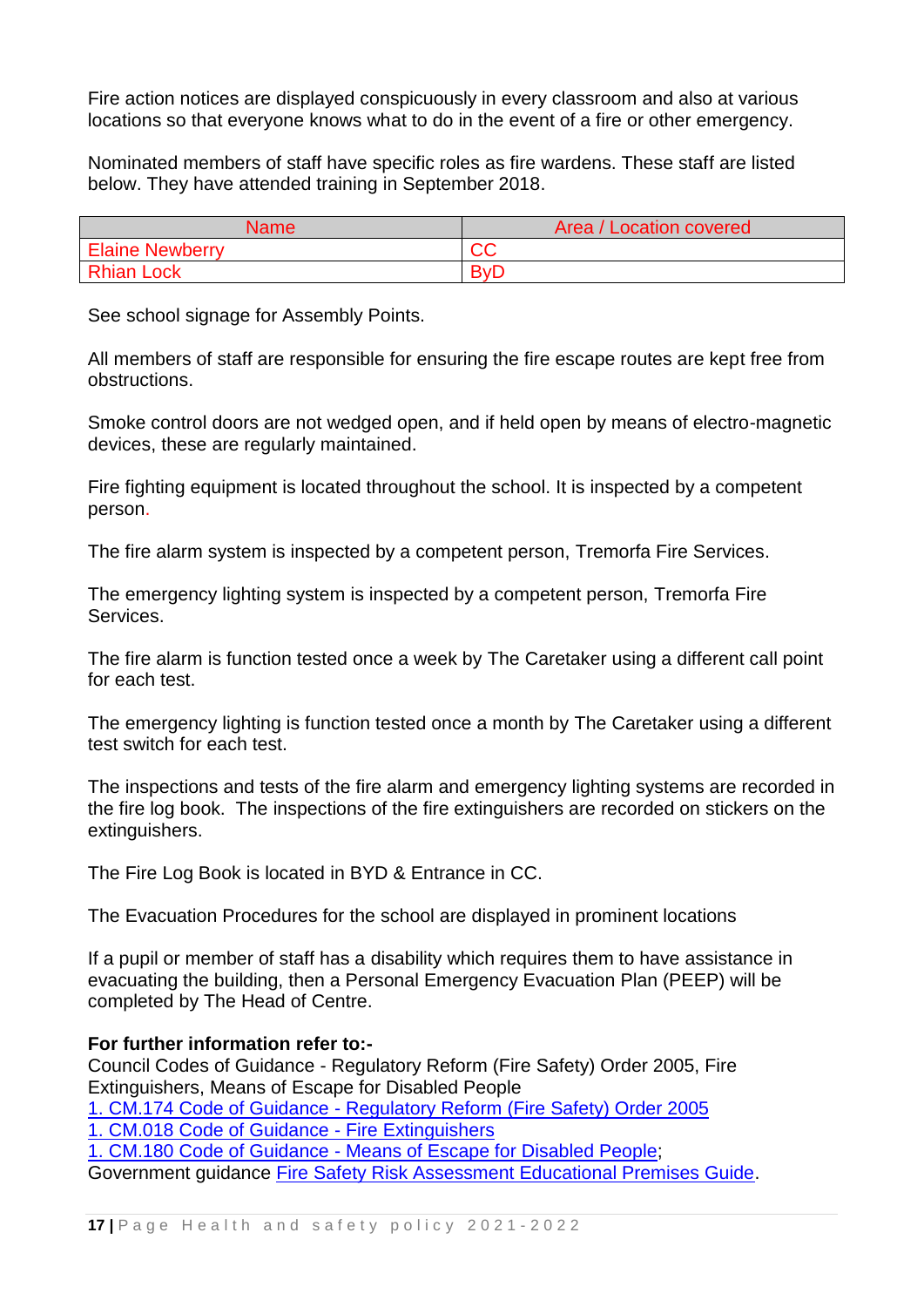## **3.13 First Aid**

A first aid needs assessment has been undertaken and communicated to all relevant staff. (To assist in this process, a generic risk assessment is available for customising) 4. SC.COMP.020 - [Provision of First Aid](http://web1.cardiff.gov.uk/corpqms/SCHOOLS%20SERVICES%2FHealth%20and%20Safety/4.SC.COMP.020%20%28ERA%20-%20First%20Aid%29.doc)

The school's first aiders are listed below

| <b>Name</b>        | <b>Contact Details</b>  |
|--------------------|-------------------------|
|                    |                         |
| C Jones            | <b>BYD</b>              |
| <b>Phil Harris</b> | <b>CC</b>               |
| L windels          | <b>B</b> <sub>V</sub> D |
|                    |                         |

There are adequate first aiders to ensure sufficient cover at all times when the school is open, including breakfast clubs / after school clubs, etc.

First aid boxes are located in the following areas:- The Kitchen, Staff room, minibus and Reception. Responsibility for checking and restocking the first aid boxes is delegated to the first aiders.

First aid training dates are monitored by The Head of Centre to ensure that first aiders carry out refresher training before their certificates expire. (and on Digigov)

If a pupil has to be taken to hospital, the Head of Centre will decide who accompanies them in the ambulance, and who notifies the relevant parent / guardian. The Pupil Accident Report Form will be duly completed and submitted to the Services and Compliance Section, Education Service.

### **For further information refer to:-**

Council Code of Guidance First Aid at Work 1. [CM.019 Code of Guidance First Aid at Work](http://web1.cardiff.gov.uk/corpqms/CORPORATE%20GENERAL%2FGuidance%20Notes%2FHealth%20%26%20Safety/1.CM.019%20Code%20of%20Guidance%20-%20First%20Aid%20at%20Work.doc) 

### **3.14 Glazing**

Regulation 14 (1) of the Workplace (Health, Safety and Welfare) Regulations 1992 states that 'every window or other transparent or translucent surface in a wall or partition and every transparent or translucent surface in a door or gate shall, where necessary for reasons of health or safety:-

- (a) be of safety material or be protected against breakage of the transparent or translucent material; and
- (b) be appropriately marked or incorporate features so as, in either case, to make it apparent.

### **3.15 Hazardous Substances – Control of Substances Hazardous to Health (COSHH)**

### **We currently do not have any substances hazardous to health.**

**For further information refer to:-**

Council Code of Guidance – Use of Substances, Hazardous Substances Assessment Record.

1. [CM.033 Code of Guidance -](http://web1.cardiff.gov.uk/corpqms/CORPORATE%20GENERAL%2FGuidance%20Notes%2FHealth%20%26%20Safety/1.CM.033%20Code%20of%20Guidance%20-%20Use%20of%20Substances.pdf?unique=1375446127) Use of Substances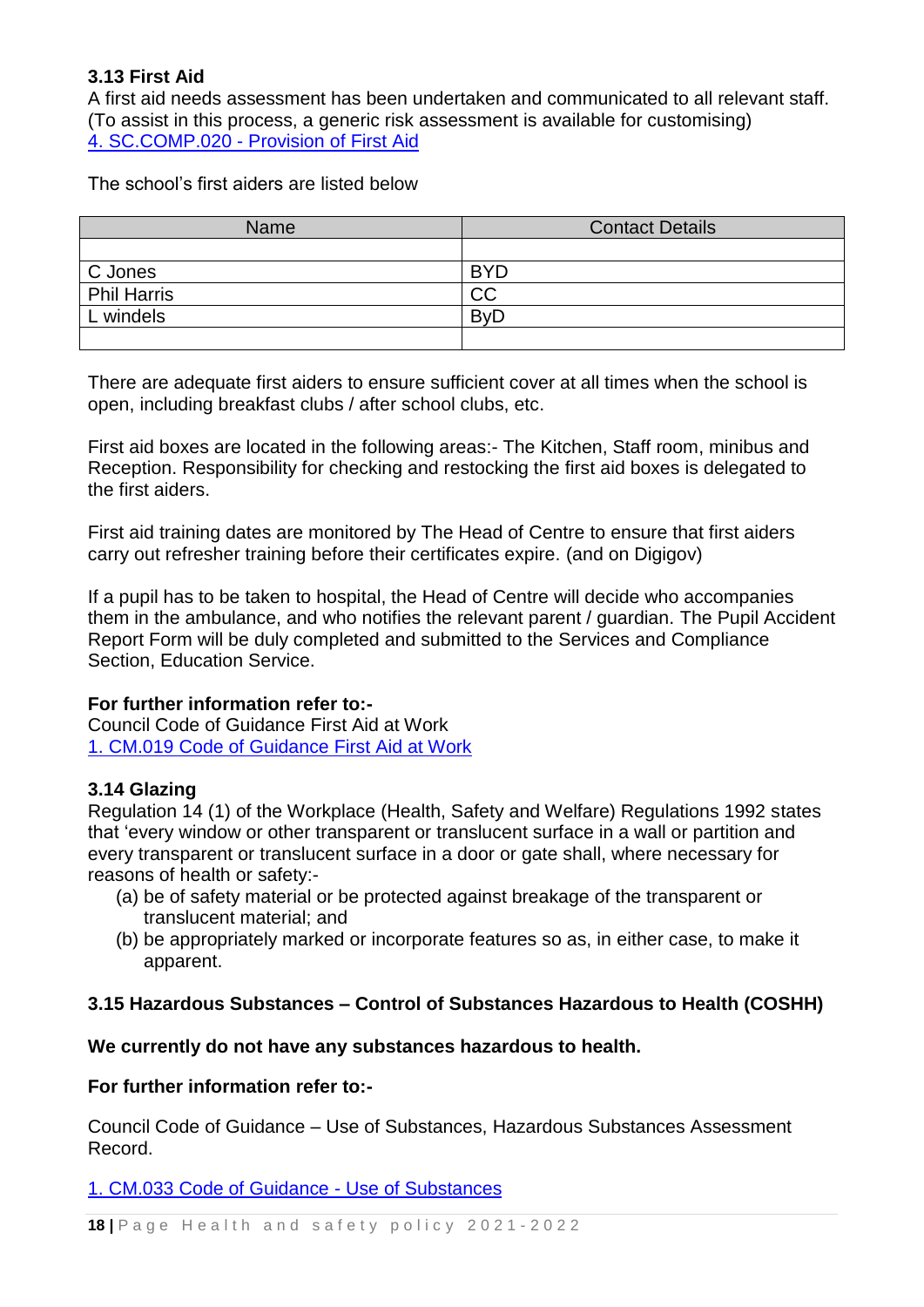## 4. [C.057 Hazardous Substances Assessment Record](http://web1.cardiff.gov.uk/corpqms/corporate%20general%2Fforms/4.C.057%20Hazardous%20Substance%20Assessment%20Record.doc)

## **3.16 Health and Safety Advice**

The school obtains competent health and safety advice from the Council's Corporate Health and Safety Advisers (Tel: - 029 2087 3967). Contact details are available in the school's staff handbook and also on the staff noticeboard, which is displayed in the staffroom.

General health and safety information is available on the Corporate Health and Safety intranet site and on Cardiff Information System (CIS). Education specific health and safety information is available on CIS.

[Corporate Health and Safety Site](http://cmsweb.cardiff.gov.uk/cardiff/content.asp?nav=3026,3053&parent_directory_id=3094) [Education Service Health and Safety Information on CIS](http://vmweb2.cardiff.gov.uk/cis2/qmsdocuments.php?servicearea_id=14&type=HEAL) [Education Service Health and Safety Intranet Site](http://cmsweb.cardiff.gov.uk/cardiff/content.asp?nav=3011,3035,5190&parent_directory_id=3094)

### **3.17 Housekeeping, cleaning & waste disposal**

All staff are responsible for ensuring that good standards of housekeeping are maintained.

The school is cleaned by cleaners employed *by* Education Cleaning Services.

Suitable and sufficient risk assessments and accompanying work instructions are carried out for relevant housekeeping activities.

Wet floor cleaning is carried out after school. Warning signs are displayed when wet floor cleaning is carried out.

Rubbish bins are emptied daily by the Caretaker and rubbish is disposed of into the external waste bins located by the gate.

Spent fluorescent tubes are stored in the TA cupboard until a sufficient number are accumulated prior to their appropriate collection and disposal by the Caretaker.

Glass or sharp objects are wrapped in newspaper, placed in a strong container and disposed of in the school's external waste bins. Gloves are worn to dispose of any glass or sharp objects.

### **3.18 Induction**

New members of staff are instructed in the school's health and safety arrangements by Miss F Simpson/Administrator. The following topics are included (*delete as appropriate*)

- i) Council, Education Service and School Health and Safety Policies
- ii) Violence at Work, Stress, Alcohol and Drug Misuse, Smoking Control and Manual Handling Policies
- iii) Emergency evacuation procedures
- iv) First aid arrangements
- v) Job and site specific health and safety issues and information
- vi) Employee Counselling Service and stress management courses
- vii) Safety representatives
- viii) Where to get further Health and Safety Information
- ix) What to do if there is a problem

Supply staff are briefed on the school's emergency procedures (fire and first aid procedures), risk assessments, the accident / violent incident reporting system and other relevant health and safety information by Miss C Jones.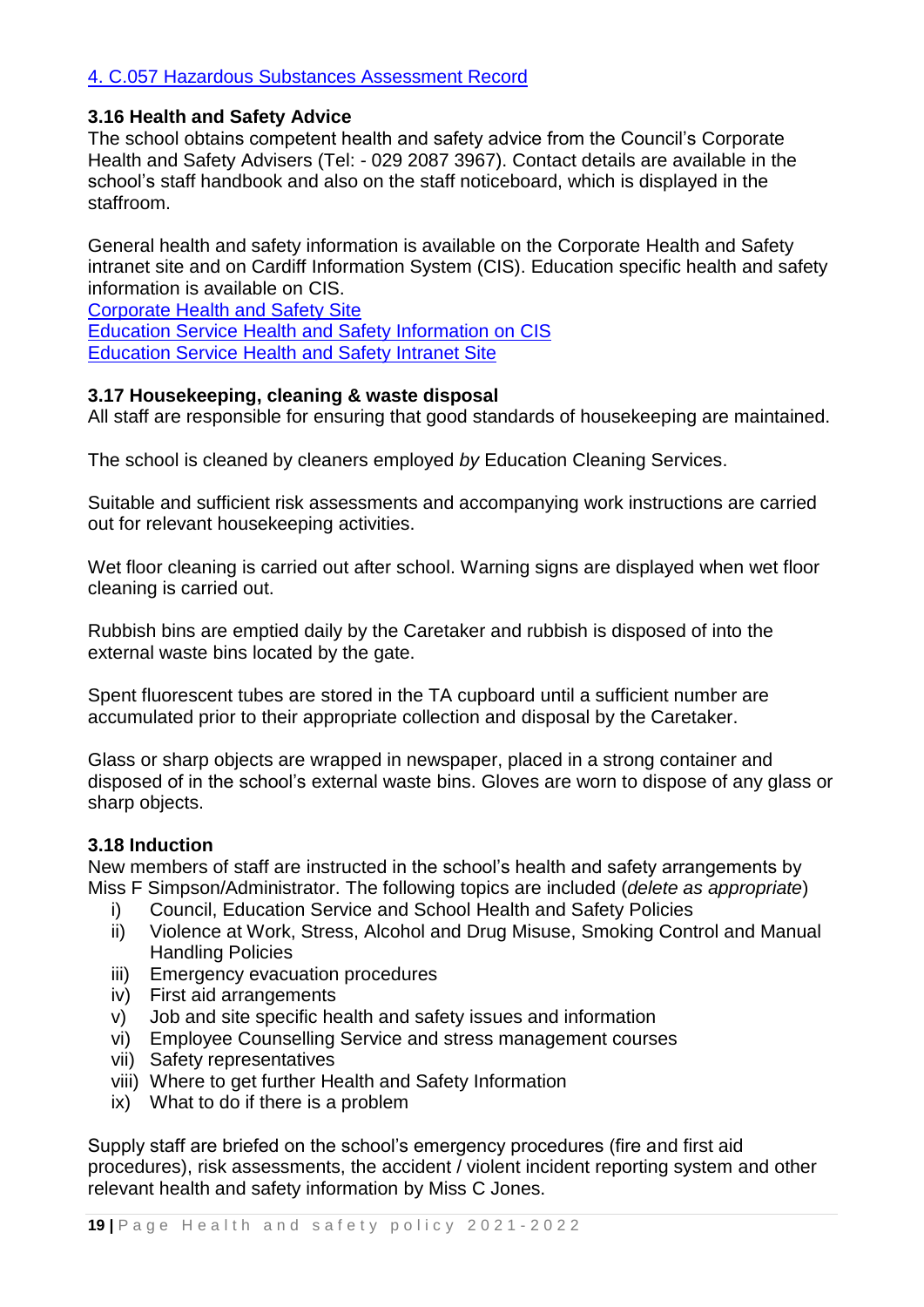## **For further information refer to:-**

Council Code of Guidance – Induction of New Employees 1. [CM.022 Code of Guidance Induction of New Employees](http://web1.cardiff.gov.uk/corpqms/CORPORATE%20GENERAL%2FGuidance%20Notes%2FHealth%20%26%20Safety/1.CM.022%20Code%20of%20Guidance%20-%20Induction%20of%20New%20Employees.pdf?unique=1377853585) 

## **3.19 Legionella**

A risk assessment dated 07.07.2016 of the hot and cold water systems has been undertaken by external contractors – Dantek.

This survey has been organised by Facilities Management Cardiff Council.

The risk assessments identify the risks due to legionella bacteria and detail a control scheme of the measures needed to reduce the risks. The risk assessments, and all other relevant documentation relating to the management of legionella, are filed in a Water Management File which is located in the main office.

If any actions are identified through the risk assessment, remedial work is undertaken either directly funded by the school or through the Education Service or Facilities Management.

The water temperatures are tested by Dantek, monthly.

### **For further information refer to:-**

Council Code of Guidance – Legionnaires Disease 1. [CM.124 Code of Guidance Legionnaires Disease](http://web1/corpqms/corporate%20general/procedures/1.CM.124%20COG%20-%20Legionnaires%20Disease.pdf)

### **3.20 Manual Handling & Lifting**

Manual handling of objects risk assessments are completed and reviewed by The Head of Centre for any tasks where there is a risk of injury and where manual handling can not be avoided. These risk assessments are kept in The Main Office.

Appropriate precautions are introduced to reduce the risk of injury, for example, the use of lifting and handling aids, such as*, trolleys,* trucks, hoists and lifting aids. Manual handling training, in accordance with the All Wales Manual Handling Passport Scheme, is provided to members of staff who carry out manual handling. The training is organised by the Services and Compliance Section, Education Directorate. The following people have undertaken object manual handling training N Fox and the Caretaker and the training records are kept in the Main Office.

To ensure that manual handling activities are carried out correctly and in accordance with the risk assessment, the activities are monitored by (*insert name / job title*) using the Manual Handling Monitoring Checklist *[Manual Handling Monitoring Checklist.](http://fpsites/personnel/Health%20&%20Safety/H&S%20Intranet/Manual%20Handling/4.C.422%20Manual%20Handling%20Monitoring%20check%20list%2011%2011%202009.doc)* If monitoring is not undertaken, manual handling refresher training is required every year. If monitoring is undertaken it is required every three years unless it is needed more frequently by the individual. Monitoring records are kept *(insert location)*

### **For further information refer to**:-

Council Manual Handling Policy and Council Code of Guidance – Manual Handling 1. [CM.112 Manual Handling Policy](http://web1.cardiff.gov.uk/corpqms/corporate%20general%2FPolicies%2FHealth%20and%20Safety/1.CM.112%20Manual%20Handling%20Policy%20LWA%20amendments.doc) 1. [CM.026 Code of Guidance -](http://web1.cardiff.gov.uk/corpqms/CORPORATE%20GENERAL%2FGuidance%20Notes%2FHealth%20%26%20Safety/1.CM.026%20Code%20of%20Guidance%20-%20Manual%20Handling.pdf) Manual Handling

### **3.21 Monitoring of Health and Safety**

It is the responsibility of the Head of Centre to ensure that there are suitable documented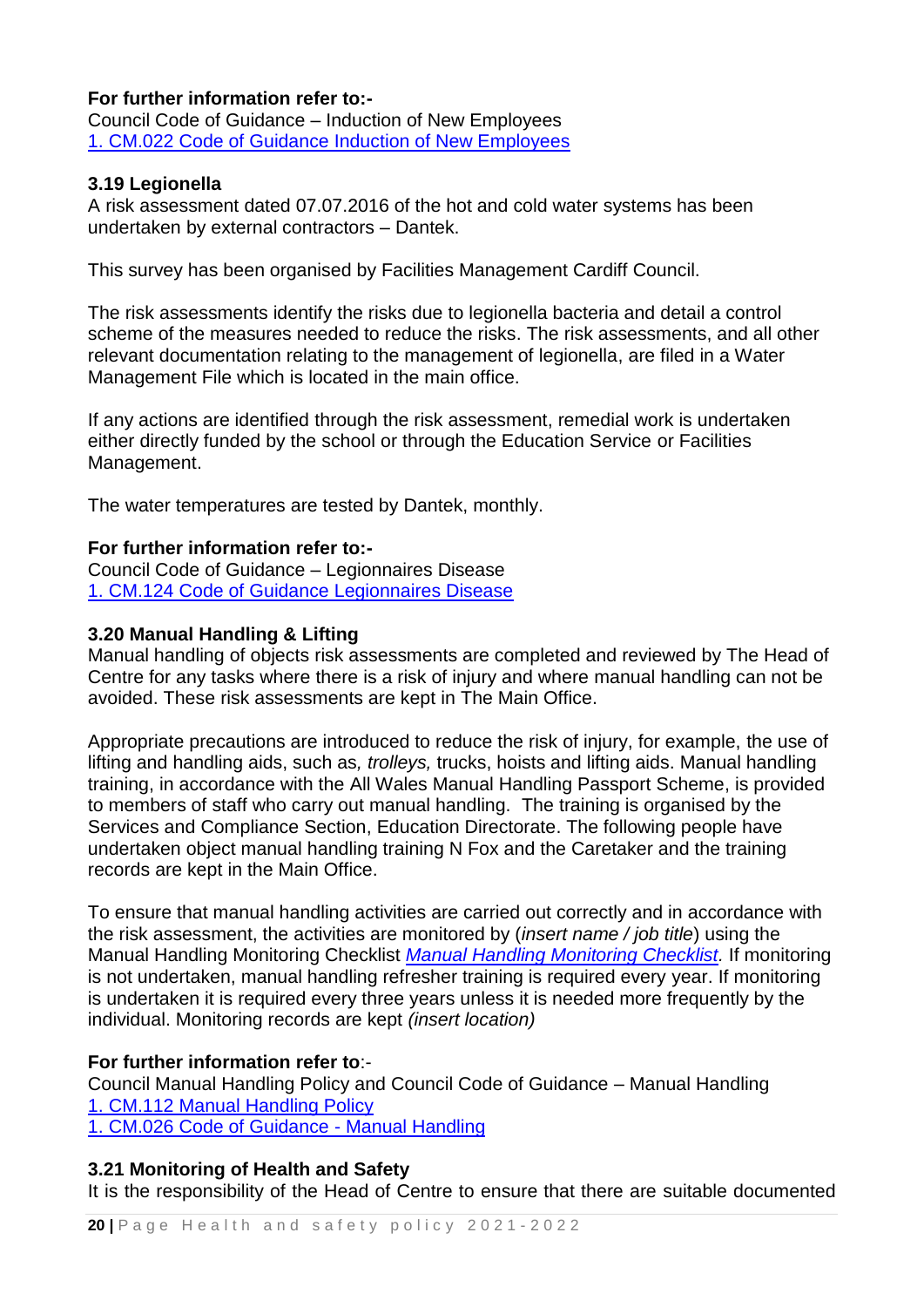procedures in place to ensure evidence of timely monitoring of:-

Implementation of the Health and Safety Policy

Suitability, and review of, risk assessments and appropriate control measures

- Achievement of objectives in the Education Service Annual Health and Safety Action Plan
- Carrying out of recommendations made by Health and Safety Advisers in Inspection Reports or otherwise
- Accidents and violent incidents (and any resultant investigations)
- Workplace/activity inspections by managers and supervisors. These Health and safety inspections are carried out (*insert frequency of inspections*) and documented using, for example, the School Building / Site Inspection Checklist.
- Health surveillance procedures, e.g. audiometry testing, hand arm vibration
- Manual handling operations
- Building and premises management
- Management of asbestos
- Health and safety training needs analysis (via Performance Reviews) and provision of training
- Contractors work activities
- Other issues as appropriate

Bryn y Deryn / Carnegie Centre PRU's school's monitoring arrangements include:-

Consideration of the following at full Management Committee / Sub Committee Meetings / Senior Management Team (or equivalent management meeting):-

- Health and Safety Policy
- Health and Safety Inspection Reports provided by Health and Safety Advisers
- Health and Safety Inspection Reports provided by managers
- Other health and safety issues as appropriate including monitoring information

Health and Safety Advisers, Corporate Resources, carry out inspections/audits of school health and safety management. These inspection reports are reviewed and the recommendations are actioned by The Head of Centre.

Workplace / work activity inspections by managers which are planned and documented.

Consideration of specific health and safety responsibilities and training needs in Personal Performance and Development Reviews.

The school has a risk assessment review process in place which outlines stages following requirement to review risk assessments.

### **For further information refer to:-**

School Building / Site Inspection Checklist 4. SC.COMP.3002 - [School Buildings Site Inspection Checklist](http://web1.cardiff.gov.uk/corpqms/SCHOOLS%20SERVICES%2FHealth%20and%20Safety/4.SC.COMP.3002%20%28EPM%20-%20School%20Buildings%20-%20Site%20Inspection%20Checklist%29.docx)

### **3.22 New and Expectant Mothers**

All new and expectant mothers are expected to inform their manager of their pregnancy in order that a specific risk assessment may be carried out.

To assist in this process, a generic risk assessment is available for customising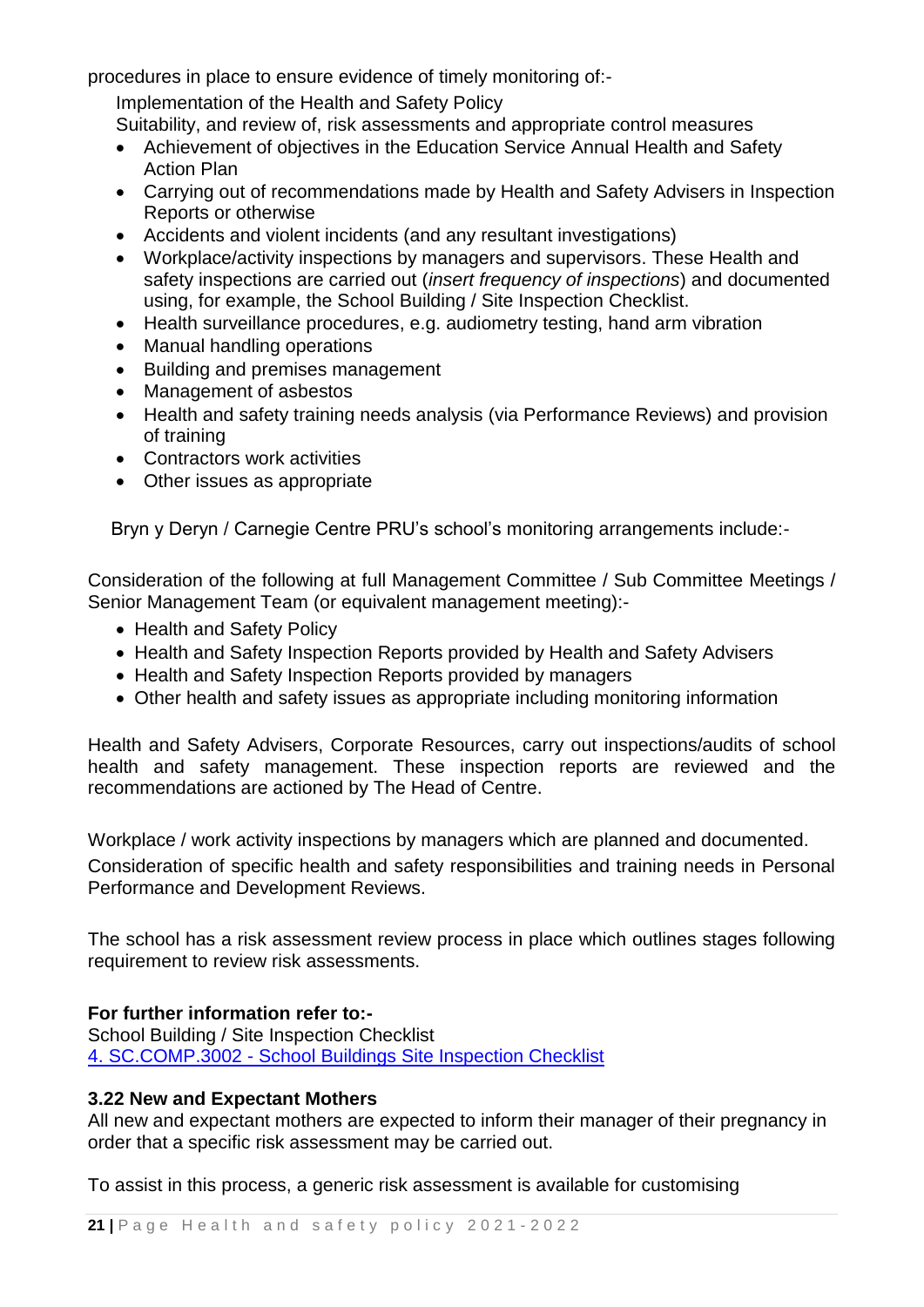### **For further information refer to:-**

Council Code of Guidance - New and Expectant Mothers at Work 1. CM.030 Code of Guidance - [New and Expectant Mothers](http://web1.cardiff.gov.uk/corpqms/CORPORATE%20GENERAL%2FGuidance%20Notes%2FHealth%20%26%20Safety/1.CM.030%20Code%20of%20Guidance%20-%20New%20and%20Expectant%20Mothers.pdf)

## **3.23 Pest Control**

The Head of Centre is responsible for ensuring that a pest management contract in the form of a *Service Level Agreement with* Cardiff Council's Pest Control is in place at the school.

Sightings of pests are reported to Sue Petryna (Cathays). It is the responsibility of this member of staff to make the necessary arrangements for call outs. A risk assessment has been carried out for any potential access to leftover bait.

### **3.24 Premises Management**

The Head of Centre/Administrator are responsible for managing the building. They will ensure that appropriate systems and documentation are in place in respect of the following:-

- Building/premises related risk assessments
- Day to day management of the health and safety management of the building/premises, including regular inspections / checks
- Asbestos
- Contractors
- Fire safety
- Fixed electrical installation
- Legionella
- Heating, gas and other mechanical systems
- Maintenance work
- Monitoring (documented) of health and safety arrangements including formal, at least quarterly, inspections to ensure risk controls are effective
- Security
- Statutory checks/inspections
- Physical condition of the building and environment
- Traffic management
- Compliance with Workplace (Health, Safety and Welfare) Regulations 1992 (as amended)
- Co operation with other building/premises occupiers as appropriate

The health and safety management responsibilities for managing buildings are outlined in the Council Code of Guidance on Buildings and Premises Management.

A separate booklet outlining the responsibilities of Facilities Management, Education Service and the school is used as a reference tool.

### **For further information refer to:-**

Council Code of Guidance on Buildings and Premises Management. [1.CM.210 Building and Premises Management -](http://web1.cardiff.gov.uk/corpqms/CORPORATE%20GENERAL%2FGuidance%20Notes%2FHealth%20%26%20Safety/1.CM.210%20Building%20and%20Premises%20Management%20C%20of%20G.doc) Code of Guidance

### **3.25 Premises Security**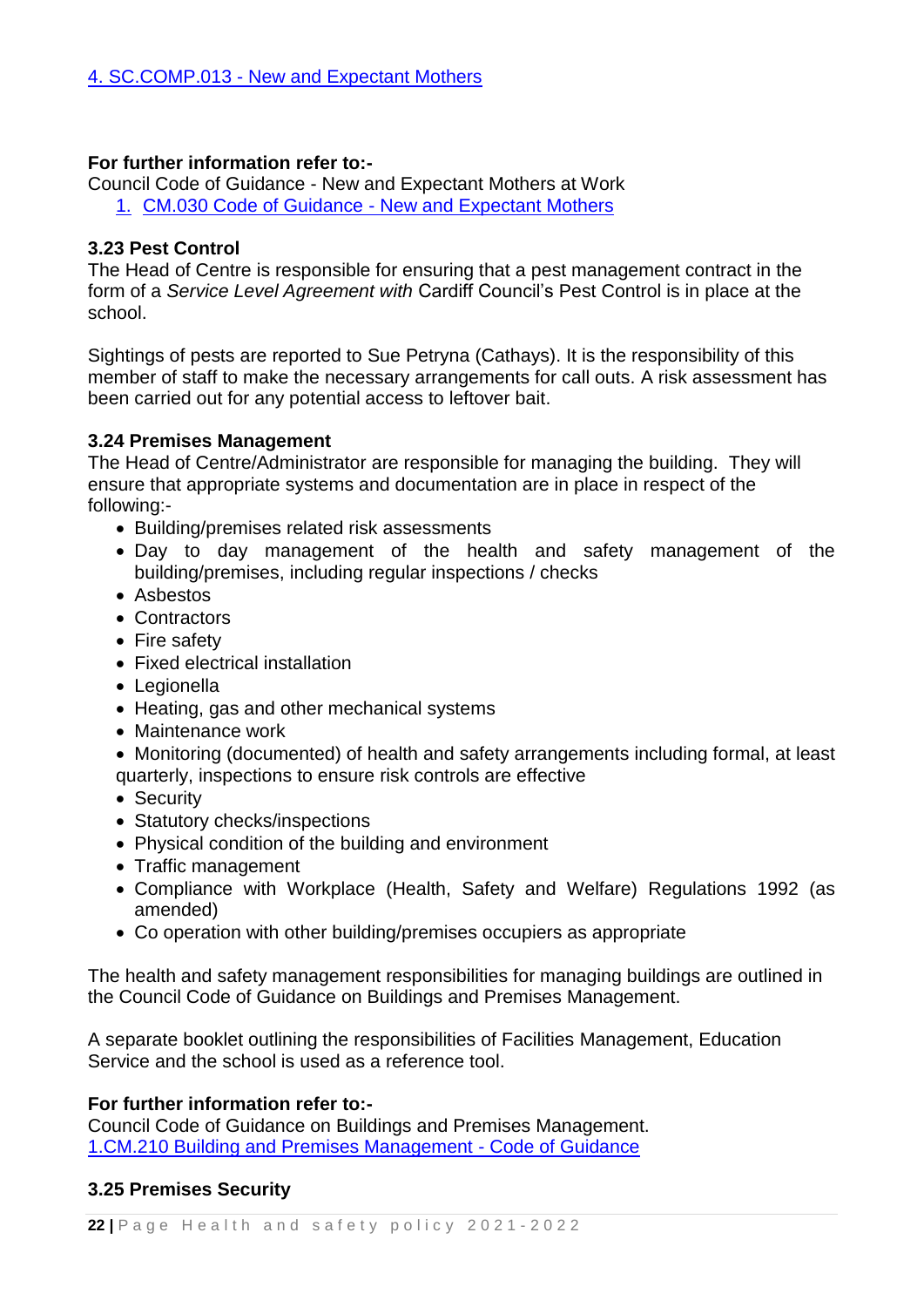Access to the school is controlled by *a* controlled access system. All visitors, including Council staff and contractors must to sign the electronic registration system upon arrival at and departure from the school, are asked for identification. Members of staff challenge strangers. The exterior of the school is adequately lit.

### **3.26 Pupils with Medical Needs**

The DfES / Department of Health document 'Managing Medicines in Schools and Early Years Settings' provides the framework for the management of medicines in the school.

The school has developed a procedure on the management of pupils with medical needs. The procedure is located in the Medical cupboard and Shared drive.

Medication is securely stored in store room 2 in locked cabinet.

### **For further information refer to:-**

DfES / Department of Health 'Managing Medicines in Schools and Early Years Settings' [Managing Medicines in Schools and Early Years Settings,](https://www.education.gov.uk/publications/standard/publicationDetail/Page1/DFES-1448-2005#downloadableparts)

### **3.27 Reporting Defects**

Members of staff report hazards to Head of Centre /Caretaker by email or book. These are kept in the Main Office and are signed off when work completed

Health and safety walkabouts to identify hazards are carried out by Management Committee members Safety Committee – Mr P Norton termly using the School Building / Site Inspection Checklist / any other checks.

The Head of Centre arranges any remedial works.

### **For further information refer to:-**

School Building / Site Inspection Checklist /4.SC.COMP.3002 - [School Building Site Inspection Checklist](http://web1.cardiff.gov.uk/corpqms/SCHOOLS%20SERVICES%2FHealth%20and%20Safety/4.SC.COMP.3002%20%28EPM%20-%20School%20Buildings%20-%20Site%20Inspection%20Checklist%29.docx)

### **3.28 Risk Assessments**

Regulation 3 (1) of the Management of Health and Safety at Work Regulations 1999 states that every employer shall make a suitable and sufficient assessment of

- (a) the risks to the health and safety of his employees to which they are exposed whilst they are at work; and
- (b) the risks to the health and safety of persons not in his employment arising out of or in connection with the conduct by him of his undertaking

For the purposes of identifying the measures he needs to take to comply with the requirements and prohibitions imposed upon him by or under the relevant statutory provisions.

Risk assessments are undertaken by The Head of Centre and are kept in the main office.

The following members of staff have undertaken risk assessment training which is organised by the Services and Compliance Section:-

| <b>Risk Assessor</b> | Date of Training |
|----------------------|------------------|
| Miss F Simpson       | September 2014   |
|                      |                  |
|                      |                  |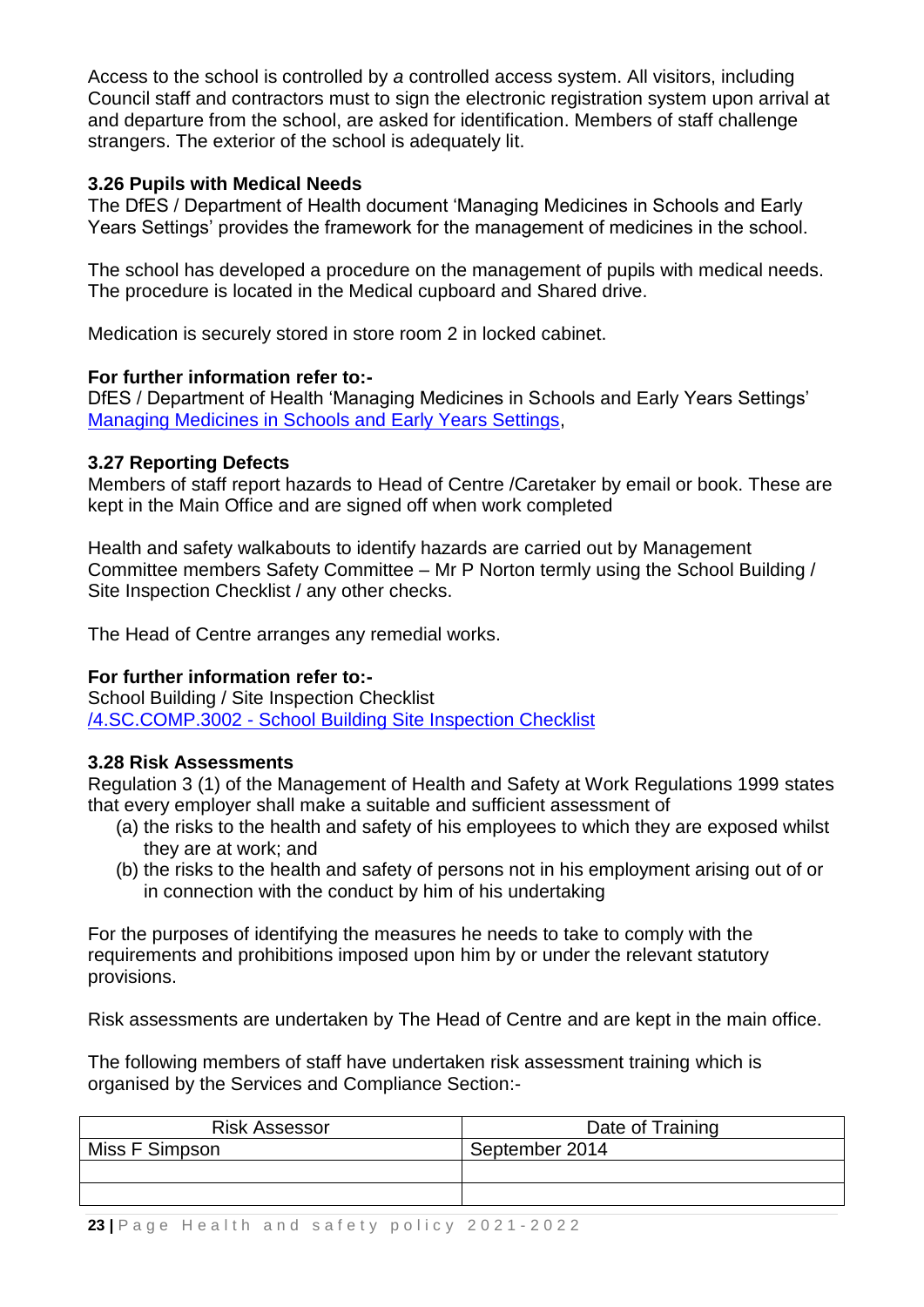Generic risk assessments are available on the Council's CIS system. [Education Service Health and Safety Information on CIS](http://vmweb2.cardiff.gov.uk/cis2/qmsdocuments.php?servicearea_id=14&type=HEAL) The generic risk assessments should be adapted to the specific circumstances at the school.

Members of staff refer to curriculum specific guidance to assist them in completing risk assessments for specific departments. For example, guidance produced by organisations, such as Consortium of Local Education Authorities for the Provision of Science Services (CLEAPSS), Design and Technology Association (DATA), Association for Physical Education (AfPE) and National Society for Education in Art and Design (NSEAD).

The risk assessments are reviewed annually or when the circumstances to which the risk assessments relate changes.

Completed risk assessments are brought to the attention of relevant staff by The Head of Centre.

### **For further information refer to:-**

Council Code of Guidance on Risk Assessment [1.CM.060 Code of Guidance on Risk Assessment](http://web1/corpqms/corporate%20general/procedures/1.CM.060%20Code%20of%20Guidance%20-%20Risk%20Assessments.pdf) [4.C.219 Risk Assessment Form](http://web1.cardiff.gov.uk/corpqms/corporate%20general%2Fforms/4.C.219%20Risk%20Assessments.doc) [Consortium of Local Education Authorities for the Provision of Science Services](http://www.cleapss.org.uk/)  [\(CLEAPSS\)](http://www.cleapss.org.uk/)  [Design and Technology Association \(DATA\)](http://www.data.org.uk/) [Association for Physical Education \(AfPE\)](http://www.afpe.org.uk/) [National Society for Education in Art and Design \(NSEAD\)](http://www.nsead.org/home/index.aspx)

#### **3.29 Slips, Trips and Falls**

Slips, trips and falls are one of the main causes of accidents in schools. Managers have specific responsibilities in ensuring the physical premises and environment and workplace layout is suitable, but all employees have responsibilities to ensure the risk of slips, trips or falls are eliminated or reduced by:

- Ensuring good housekeeping
- Using suitable equipment e.g. when accessing high shelves
- Cleaning up spillages
- Not obstructing areas e.g. with redundant furniture, computer equipment.
- Wearing suitable footwear
- Reporting any hazards which they cannot address, e.g. condition of playground /play areas
- Paying attention to what they are doing.

### **For further information refer to:**

Council Code of Guidance on Slips, Trips and Falls

[1.CM.063 Code of Guidance Slips, Trips and Falls.](http://web1/corpqms/corporate%20general/procedures/1.CM.063%20COG%20-%20Slips%20Trips%20and%20Falls.pdf)

#### **3.30 Smoking**

No smoking is permitted on the school site.

#### **3.31 Snow and Ice**

A Plan has been developed establishing that adequate arrangements are made to ensure the risks from snow and ice are minimised. All efforts are made to ensure the school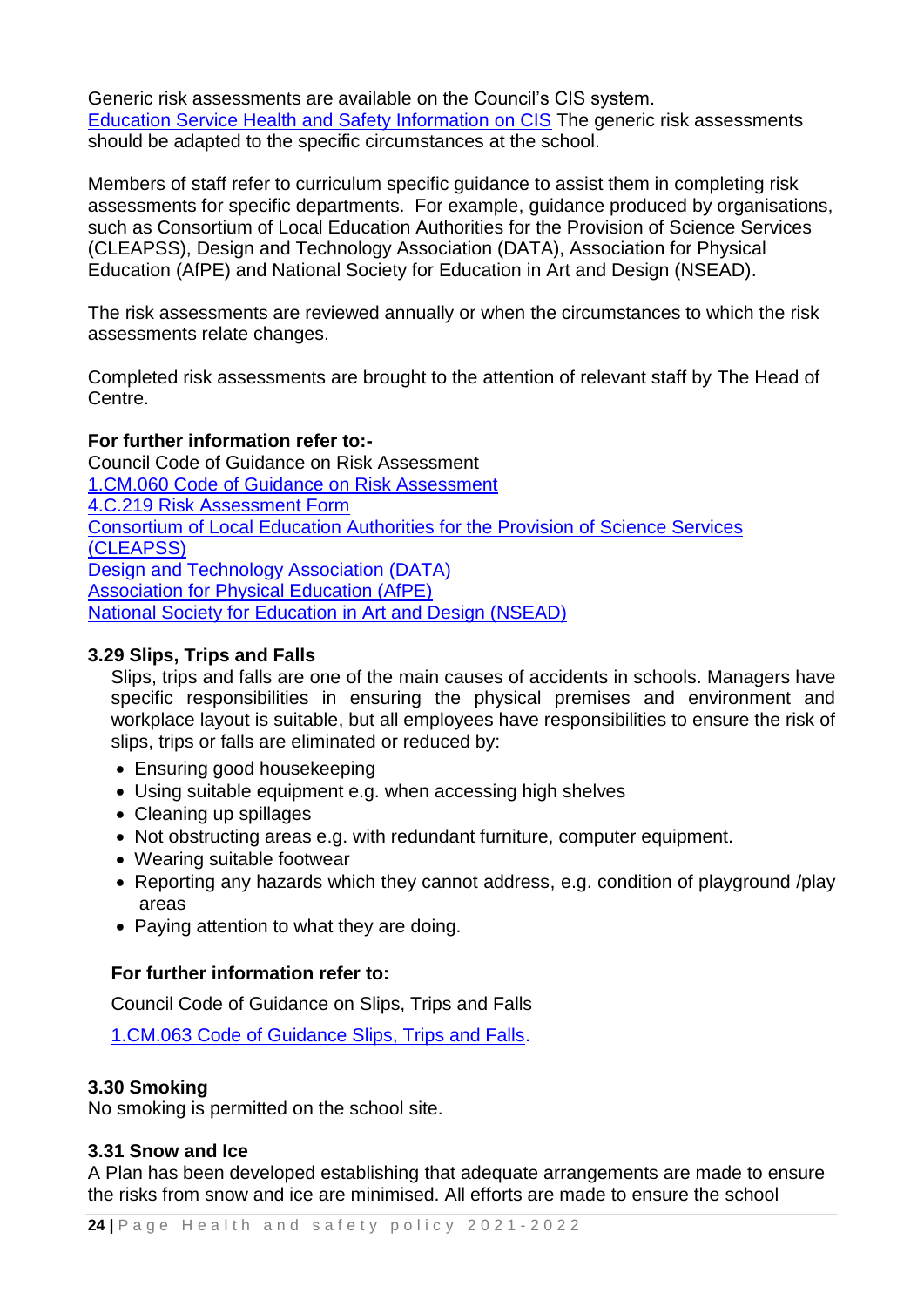remains open as normal.

Snow clearance and ice gritting is carried out by the Caretaker in accordance with the arrangements specified in the risk assessment and the Plan.

Parents are notified by means of a Text Alert system and the use of the local media e.g. local radio stations. Parents are also advised to check the Cardiff Council website. www.cardiff.gov.uk

#### **For further information refer to:-**

Council Code of Guidance – Snow and Ice, WAG Guidance – Opening Schools in Extreme Bad Weather – Guidance for Schools.

[1.CM.211 Code of Guidance Snow and Ice](http://web1.cardiff.gov.uk/corpqms/CORPORATE%20GENERAL%2FGuidance%20Notes%2FHealth%20%26%20Safety/1.CM.211%20Code%20of%20Guidance%20-%20Snow%20and%20Ice.pdf) WAG Guidance - [Opening Schools in Extreme Bad Weather -](http://wales.gov.uk/docs/dcells/publications/101213schoolopeningen.pdf) Guidance for Schools.

#### **3.32 Staff / Trades Union Consultation**

Management Committee meetings, at which health and safety, including accident statistics, building issues, etc. is discussed, are held termly.

Health and safety is an agenda item at staff meetings which are held (*insert frequency*). Items for discussion include (*insert topics* - Health and Safety Policy, Risk Assessments, Monitoring, Accidents and Near Misses)

Members of staff raise health and safety concerns by informing the Head of Centre/ Caretaker either by e-mail or book.

#### **For further information refer to:-**

Council Code of Guidance on Safety Representatives:- [1.CM.045 Code of Guidance on Safety Representatives.](http://web1/corpqms/corporate%20general/procedures/1.CM.045%20Code%20of%20Guidance%20Safety%20Representatives.pdf)

### **3.33 Stress / Staff Well-being**

Stress risk assessments are completed for teams of employees, and for individual members of staff, upon return to work, following an absence due to stress, or if there are particular issues.

Members of staff are made aware of the Employee Counselling Service (Tel: - 029 2046 8565) and the Teacher Support Network (Tel: - 08000 855 088) via posters and leaflets, which are also pinned to the staff noticeboard, located in the Staff Room

Stress Awareness Training for Managers and Employees, and Stress Risk Assessment Training, can be arranged by the school or via Services and Compliance.

### **For further information refer to:-**

Council Stress Management Policy **[Stress Management Policy](http://web1/corpqms/corporate%20general/Policies/Health%20and%20Safety/1.CM.118%20Stress%20Management%20Policy.pdf)** Council Code of Guidance on Stress – Risk Assessment [1.CM.113 Code of Guidance on Stress -](http://web1/corpqms/corporate%20general/procedures/1.CM.113%20Stress%20Risk%20Assessment.pdf) Risk Assessment

#### **3.34 Traffic Management [Vehicles/Pedestrians] on Site**

A risk assessment for Traffic Management has been undertaken and communicated to all relevant staff. It is kept in the Shared Drive.

The school is aware of the Schools Traffic Management Safety Group and contacts the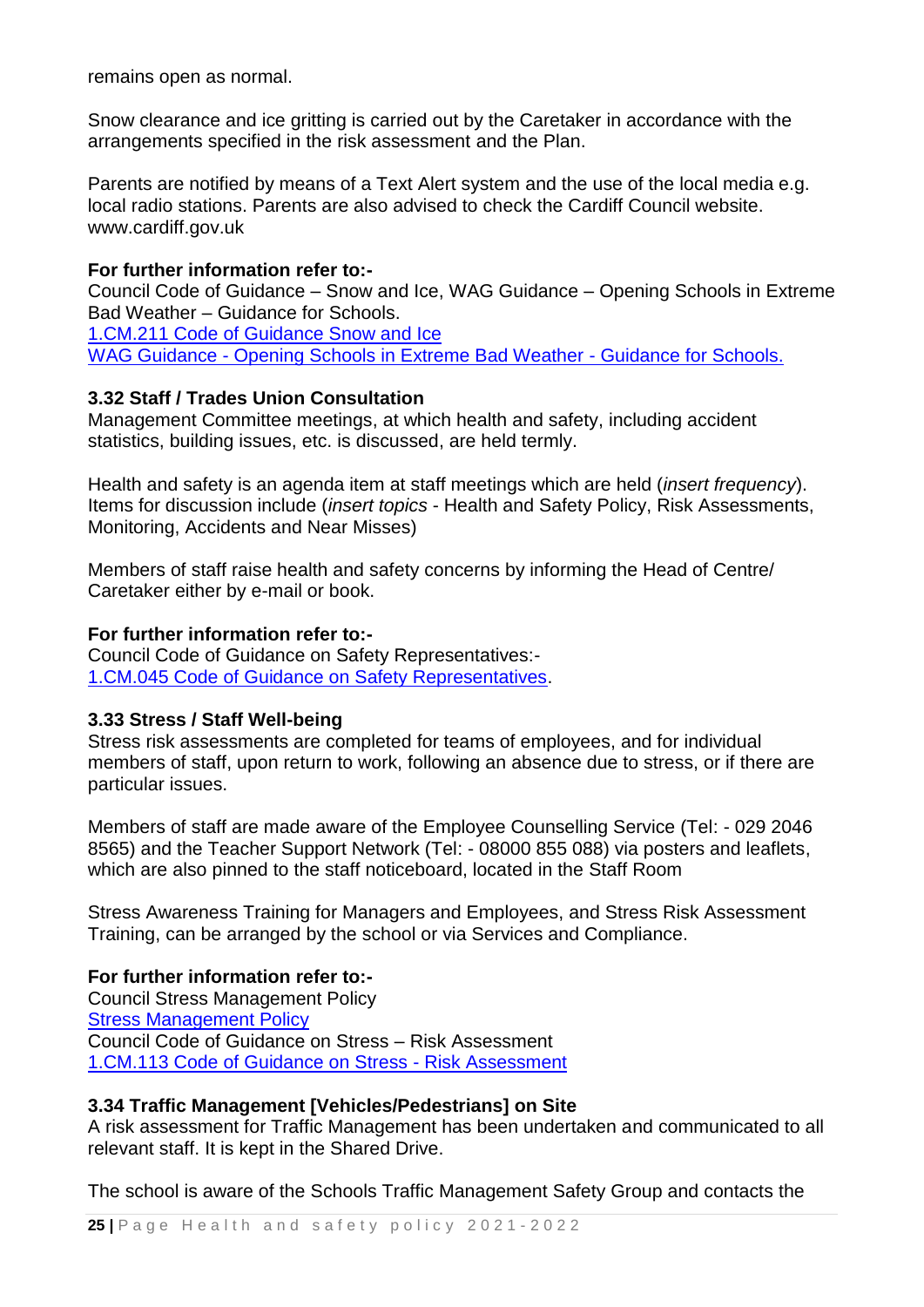group for advice about traffic management both on-site and in the vicinity of the school entrance.

## **3.35 Training and Competence**

The training needs of staff are assessed by The Head of Centre as an ongoing process and as part of the Council's Personal Performance and Development Review Scheme.

Members of staff attend appropriate courses, some of which are detailed in a health and safety Education Mandatory Toolkit training programme administered by the Services and Compliance Section (Tel: 029 2087 3714); or other courses which are relevant to their role. Members of the Management Committee are also welcome to attend these courses.

The training is provided by approved external health and safety training providers. The approved providers are detailed on the Council's Health and Safety intranet site.

All training attended is recorded in CPD tracker.

#### **For further information refer to:-**

[Corporate Health and Safety Site -](http://cmsweb.cardiff.gov.uk/cardiff/content.asp?nav=3026,3053&parent_directory_id=3094) Training Providers

#### **3.36 Violence to Staff**

Incidents of verbal and physical violence are reported via the Council's Violence at Work Report forms to the Services and Compliance Section. The incidents are then recorded on the Persons to be Aware of Corporate Database (PACD).

Head of Centres can request access to the PACD system for themselves or their members of staff. This will allow violent incidents to be inputted directly onto the system and also to minimise risk to staff who might be home visiting, by reviewing the database for any prior incidents.

Members of staff consider where they will see pupils or parents if they are concerned that an aggressive situation may develop and ensure that a second member of staff is present.

All staff are Team Teach trained to deal with any violence from or between pupils and all pupils have a risk assessment.

#### **For further information refer to:-**

Violence at Work Policy, Codes of Guidance on Violence at Work and Lone Working. [1.CM.056 Violence at Work Policy](http://web1.cardiff.gov.uk/corpqms/corporate%20general%2FPolicies%2FHealth%20and%20Safety/1.CM.056%20VAW%20Policy%20071010_%201249pm%20FINAL%20VERSION.pdf) [1.CM.058 Code of Guidance -](http://web1.cardiff.gov.uk/corpqms/CORPORATE%20GENERAL%2FGuidance%20Notes%2FHealth%20%26%20Safety/1.CM.058%20Code%20of%20Guidance%20-%20Violence%20at%20Work.pdf) Violence at Work [1.CM.025 Code of Guidance Lone Working](http://web1.cardiff.gov.uk/corpqms/CORPORATE%20GENERAL%2FGuidance%20Notes%2FHealth%20%26%20Safety/1.CM.025%20Code%20of%20Guidance%20-%20Lone%20Working.pdf) [4.C.046 Violence at Work Report Form](http://web1.cardiff.gov.uk/corpqms/corporate%20general%2Fforms/4.C.046%20Violence%20at%20Work%20Report%20Form.doc)

### **3.37 Working at Height**

Where possible work at height is avoided, by positioning display boards at head height, positioning shelving at an appropriate height, using long handled window poles or window winders to open windows, using lighting rigs which can be lowered to ground level, using poles to remove PE equipment, for example, balls which have been kicked onto roofs

Where work at height is carried out a risk assessment is carried out and is communicated to all relevant staff.